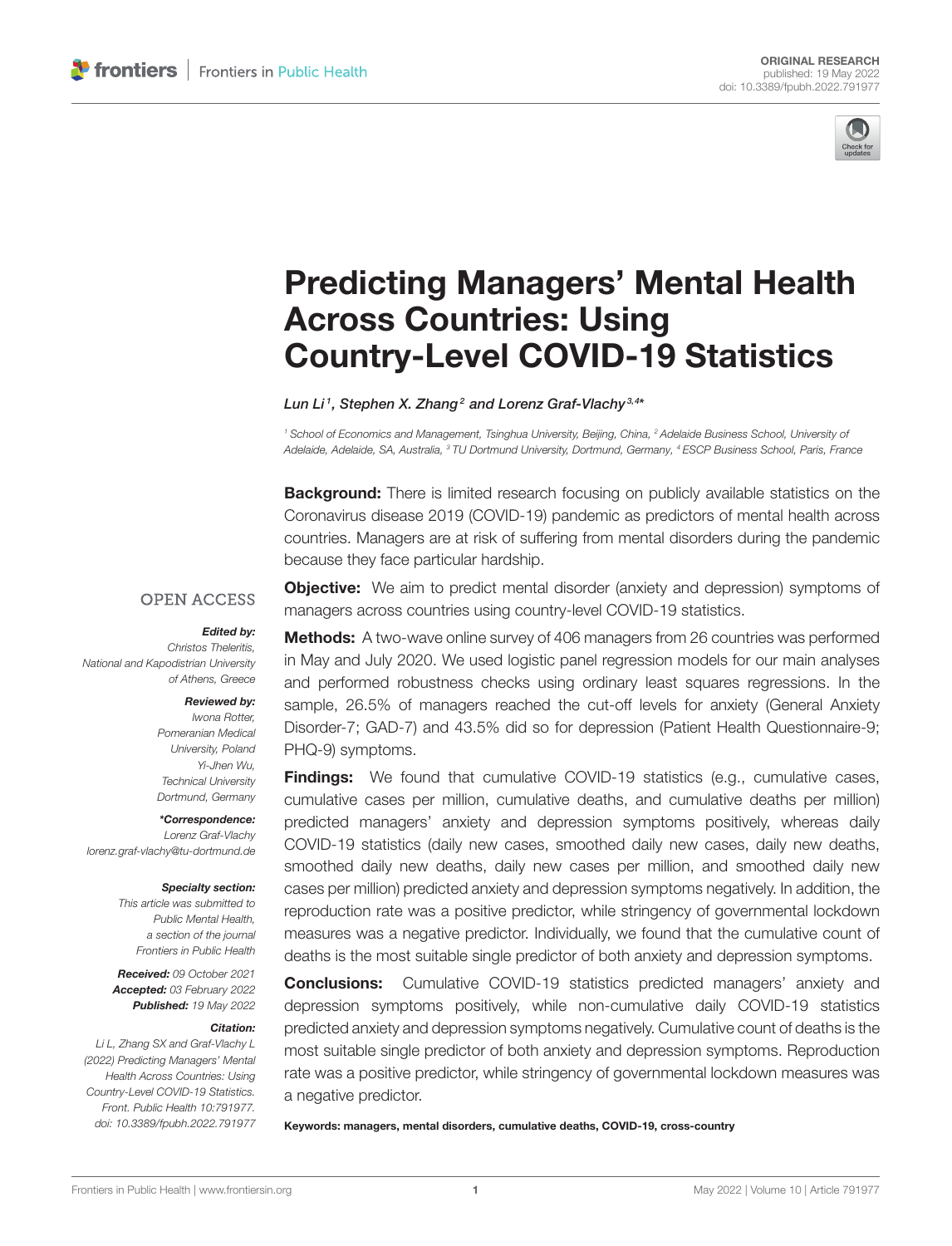# INTRODUCTION

Since the outbreak of COVID-19, many studies have examined the pandemic's influence on the general public's mental health in various countries [\(1–](#page-12-0)[6\)](#page-13-0). This stream of research predominantly studied predictors of mental health at the individual level, for example, demographic characteristics [\(6,](#page-13-0) [7\)](#page-13-1).

Further, scholars have recently begun to focus on the mental health of specific groups, most prominently healthcare workers [\(4,](#page-12-1) [8](#page-13-2)[–11\)](#page-13-3), but also students [\(12\)](#page-13-4), hospitality workers [\(13\)](#page-13-5), footballers [\(14\)](#page-13-6), etc. However, this research again studies noncountry-level predictors and, critically, there is hardly any research focused on the specific group of managers [\(15\)](#page-13-7). This is problematic because managers perform one of the most stressful and consequential jobs [\(16,](#page-13-8) [17\)](#page-13-9). For one, during a pandemic, managers cannot manage as usual, and they may thus suffer particularly due to the decision-making and leadership responsibilities they must exercise during such a time of crisis [\(18\)](#page-13-10). For another, managers' mental health may also have important second-order effects on their subordinates' lives and therefore their subordinates' mental health [\(15\)](#page-13-7).

In addition, the majority of research on mental health during COVID-19 uses cross-sectional data [\(2,](#page-12-2) [6,](#page-13-0) [19\)](#page-13-11), and several systematic reviews across countries [\(20](#page-13-12)[–23\)](#page-13-13) have revealed that there exists no cross-country research studying the link between the severity of the pandemic and managers' mental health. It is thus novel and likely practically useful to track changes in managers' mental health during a pandemic and identify the most suitable predictors for it [\(24\)](#page-13-14).

This research aims to use country-level COVID-19 statistics to predict managers' anxiety and depression symptoms using twowave online survey data. It is among the first to focus on the group of vulnerable managers [\(15\)](#page-13-7), and the first to do so using longitudinal data. We first examine the predictive capabilities of different country-level pandemic severity statistics and then compare their effects on model fit to identify the most suitable predictor of mental health issues.

# METHODS

### Sample and Procedure

We implemented a two-wave online survey to collect data from managers. The first-wave survey was conducted on May 2, 2020, and the second-wave survey was conducted on June 17, 2020. Respondents to our survey are former consultants of a global management consulting firm who moved into managerial roles after consulting. After dropping observations that had missing data in our country-level predictors, we had a total of 812 usable responses from 406 managers. Mean levels of anxiety and depression symptoms varied substantially across countries and over time in our sample. For example, the prevalence of anxiety and depression symptoms for the US was 13 and 14%, respectively, in the first-wave survey, and 52 and 79%, respectively, in the second-wave survey. In contrast, the prevalence of anxiety and depression for Japan was 0% in the first-wave survey; and the prevalence of anxiety and depression for Japan was 20 and 80% in the second-wave survey, respectively. Such increases were presumably driven by the constant pressures the pandemic exerted on managers over time. All managers participated voluntarily in the survey, which they could terminate at any time, and were not compensated. The study was approved by the responsible body at ESCP Business School (#2020-04-01 and #2020-06-01).

<span id="page-1-0"></span>**TABLE 1** | Descriptive statistics  $(n = 812, N = 406)$ .

| Variable                   | Frequency (%) |
|----------------------------|---------------|
| <b>Anxiety symptoms</b>    |               |
| No                         | 597 (73.5%)   |
| Yes                        | 215 (26.5%)   |
| <b>Depression symptoms</b> |               |
| No                         | 459 (56.5%)   |
| Yes                        | 353 (43.5%)   |
| Gender                     |               |
| Male                       | 306 (75.4%)   |
| Female                     | 100 (24.6%)   |
| Age                        |               |
| $25 - 34$                  | 28 (6.9%)     |
| $35 - 44$                  | 142 (35.0%)   |
| $45 - 54$                  | 150 (37.0%)   |
| $55 - 64$                  | 57 (14.0%)    |
| 65 or above                | 29 (7.1%)     |
| <b>Education</b>           |               |
| Bachelor's degree          | 30 (7.4%)     |
| Master's degree            | 376 (92.6%)   |
| <b>Children</b>            |               |
| 0                          | 163 (40.2%)   |
| 1                          | 65 (16.0%)    |
| $\overline{2}$             | 130 (32.0%)   |
| 3                          | 41 (10.1%)    |
| 4                          | 7(1.7%)       |
| Country                    |               |
| <b>United States</b>       | 230 (28.3%)   |
| Germany                    | 152 (18.7%)   |
| Switzerland                | 52 (6.4%)     |
| Australia                  | 50 (6.2%)     |
| United Kingdom             | 48 (5.9%)     |
| France                     | 40 (4.9%)     |
| India                      | 26 (3.2%)     |
| Italy                      | 26 (3.2%)     |
| Spain                      | 24 (2.5%)     |
| Japan                      | 20 (2.2%)     |
| Belgium                    | 18 (2.2%)     |
| Netherlands                | 18 (2.2%)     |
| Singapore                  | 18 (2.2%)     |
| Sweden                     | 18 (2.2%)     |
| Canada                     | 16 (2.0%)     |
| Portugal                   | 12 (1.5%)     |
| Austria                    | 10 (1.2%)     |
| Others                     | 34 (4.2%)     |

*n indicates the number of observations, N indicates the number of managers.*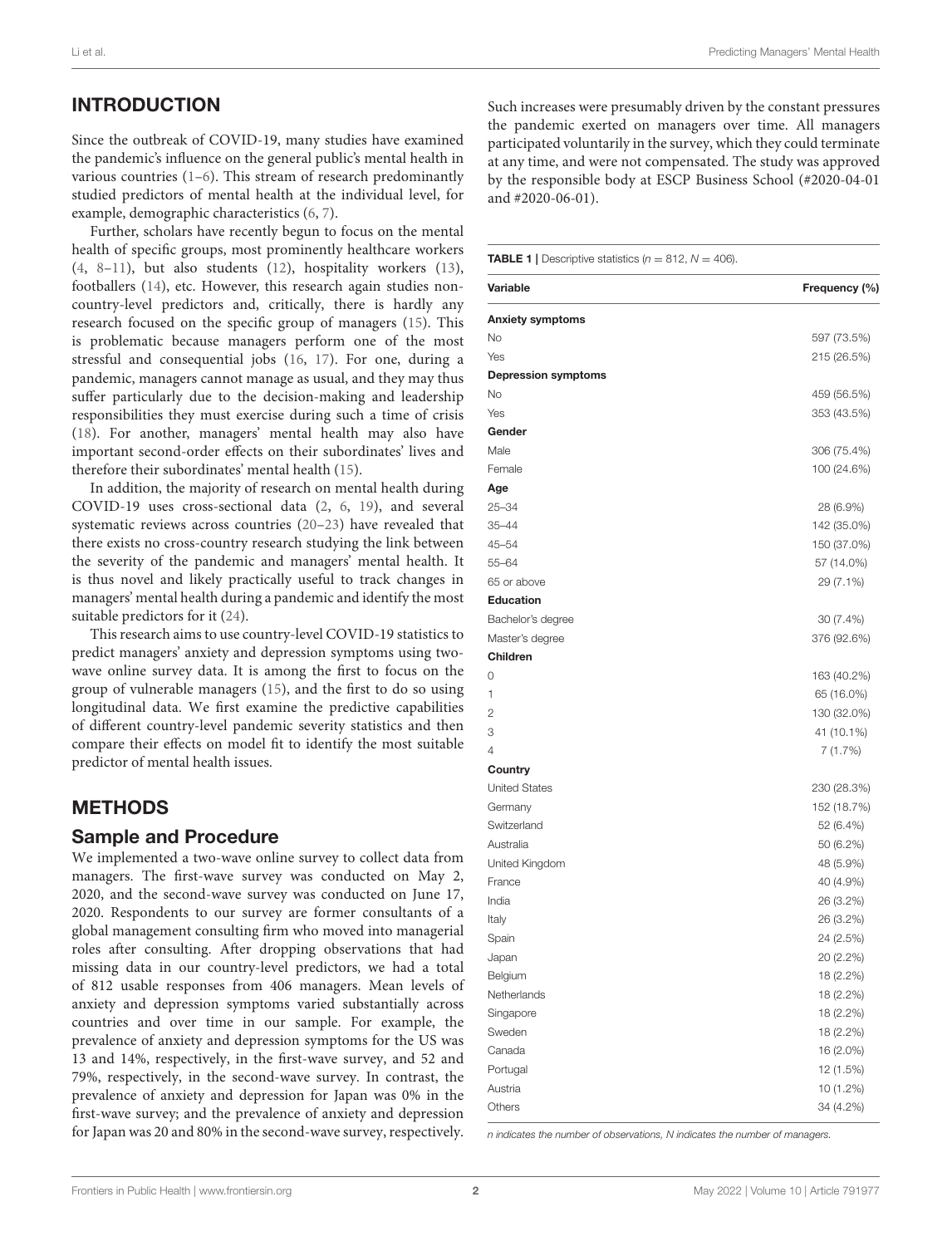|  | TABLE 2   Descriptives for mental disorder symptoms and country-level COVID-19 statistic |  |  |  |  |  |  |  |
|--|------------------------------------------------------------------------------------------|--|--|--|--|--|--|--|
|--|------------------------------------------------------------------------------------------|--|--|--|--|--|--|--|

|                                                | <b>Full sample</b> |            | <b>United States</b> |        | Germany                     |           | Switzerland      |        | Australia  |           | <b>United Kingdom</b> |         | France     |           | India     |        | Italy             |        |
|------------------------------------------------|--------------------|------------|----------------------|--------|-----------------------------|-----------|------------------|--------|------------|-----------|-----------------------|---------|------------|-----------|-----------|--------|-------------------|--------|
| Variable                                       | Mean               | <b>SD</b>  | Mean                 | SD     | Mean                        | <b>SD</b> | Mean             | SD     | Mean       | <b>SD</b> | Mean                  | SD      | Mean       | <b>SD</b> | Mean      | SD     | Mean              | SD     |
| Anxiety<br>$(GAD-7)$                           | 0.265              | 0.441      | 0.326                | 0.470  | 0.243                       | 0.431     | 0.173            | 0.382  | 0.180      | 0.388     | 0.250                 | 0.438   | 0.225      | 0.423     | 0.231     | 0.430  | 0.154             | 0.368  |
| Depression<br>(PHQ-9)                          | 0.435              | 0.496      | 0.465                | 0.500  | 0.408                       | 0.493     | 0.346            | 0.480  | 0.360      | 0.485     | 0.417                 | 0.498   | 0.400      | 0.496     | 0.423     | 0.504  | 0.385             | 0.496  |
| Population<br>density                          | 325.869            | 1,150.883  | 35.608               | 0.000  | 237.016                     | 0.000     | 214.243          | 0.000  | 3.202      | 0.000     | 272.898               | 0.000   | 122.578    | 0.000     | 450.419   | 0.000  | 205.859           | 0.000  |
| GDP per<br>capita                              | 45,387.553         | 12,905.984 | 54,225.446           | 0.000  | 45,229.245                  | 0.000     | 57,410.166 0.000 |        | 44,648.710 | 0.000     | 39,753.244 0.000      |         | 38,605.671 | 0.000     | 6,426.674 | 0.000  | 35,220.084 0.000  |        |
| Cumulative<br>cases (log)                      | 12.004             | 1.753      | 14.218               | 0.267  | 12.064                      | 0.062     | 10.320           | 0.018  | 8.858      | 0.034     | 12.310                | 0.184   | 11.866     | 0.081     | 11.589    | 0.943  | 12.309            | 0.060  |
| Cumulative<br>cases per<br>million             | 3,013.093          | 1,752.177  | 4,681.441            |        | 1,223.992 2,073.820 127.591 |           | 3,505.638        | 64.347 | 275.684    | 9.385     | 3,322.599             | 602.455 | 2,187.716  | 176.493   | 114.138   | 85.648 | 3,672.525 221.180 |        |
| Cumulative<br>deaths (log)                     | 9.082              | 2.192      | 11.367               | 0.251  | 8.943                       | 0.129     | 7.354            | 0.064  | 4.593      | 0.043     | 10.409                | 0.161   | 10.204     | 0.080     | 8.102     | 0.863  | 10.346            | 0.088  |
| Cumulative<br>deaths per<br>million            | 228.155            | 185.889    | 269.437              | 66.225 | 92.103                      | 11.744    | 180.735          | 11.469 | 3.838      | 0.167     | 494.563               | 78.590  | 415.088    | 32.976    | 3.301     | 2.345  | 516.958           | 45.207 |
| Daily new<br>cases (log)                       | 6.998              | 2.463      | 10.125               | 0.171  | 6.312                       | 0.452     | 3.570            | 0.987  | 2.474      | 0.498     | 7.575                 | 0.774   | 6.429      | 0.421     | 8.620     | 0.641  | 6.638             | 0.930  |
| Smoothed<br>daily new<br>cases (log)           | 7.058              | 2.414      | 10.108               | 0.137  | 6.463                       | 0.591     | 3.819            | 1.030  | 2.442      | 0.229     | 7.718                 | 0.689   | 6.445      | 0.461     | 8.429     | 0.772  | 6.652             | 0.961  |
| Daily new<br>deaths (log)                      | 4.293              | 2.390      | 6.995                | 0.441  | 3.902                       | 0.779     | 1.362            | 1.369  | 0.155      | 0.321     | 5.390                 | 1.085   | 4.482      | 0.991     | 5.245     | 0.627  | 5.059             | 0.816  |
| Smoothed<br>daily new<br>deaths (log)          | 4.487              | 2.313      | 7.146                | 0.397  | 4.071                       | 0.873     | 1.737            | 1.242  | 0.487      | 0.497     | 5.707                 | 0.715   | 4.816      | 0.901     | 4.991     | 0.650  | 5.044             | 0.755  |
| Daily new<br>cases per<br>million              | 33.694             | 34.793     | 76.492               | 13.000 | 7.222                       | 3.002     | 6.093            | 4.977  | 0.481      | 0.234     | 37.569                | 25.232  | 10.225     | 3.708     | 4.816     | 2.683  | 17.962            | 12.906 |
| Smoothed<br>daily new<br>cases per<br>million  | 33.944             | 32.720     | 74.829               | 10.279 | 9.013                       | 4.854     | 8.146            | 6.495  | 0.423      | 0.097     | 41.077                | 24.566  | 10.606     | 4.400     | 4.303     | 2.790  | 18.910            | 14.251 |
| Daily new<br>deaths per<br>million             | 2.209              | 2.368      | 3.613                | 1.541  | 0.765                       | 0.567     | 0.949            | 1.346  | 0.009      | 0.020     | 5.054                 | 3.908   | 2.051      | 1.716     | 0.161     | 0.083  | 3.533             | 2.730  |
| Smoothed<br>daily new<br>deaths per<br>million | 2.513              | 2.468      | 4.134                | 1.561  | 0.970                       | 0.694     | 1.095            | 1.027  | 0.033      | 0.034     | 5.562                 | 3.407   | 2.671      | 1.941     | 0.128     | 0.074  | 3.285             | 2.122  |
| Reproduction<br>rate                           | 0.903              | 0.185      | 0.976                | 0.044  | 0.784                       | 0.114     | 0.757            | 0.223  | 0.889      | 0.222     | 0.802                 | 0.094   | 1.032      | 0.047     | 1.315     | 0.100  | 0.720             | 0.053  |
| Stringency<br>index                            | 69.664             | 11.241     | 72.658               | 0.345  | 66,202                      | 7.105     | 59.186           | 10.374 | 64.165     | 6.332     | 75.850                | 4.096   | 80.090     | 7.970     | 83.047    | 8.515  | 67.271            | 23.430 |

<span id="page-2-0"></span>(Continued)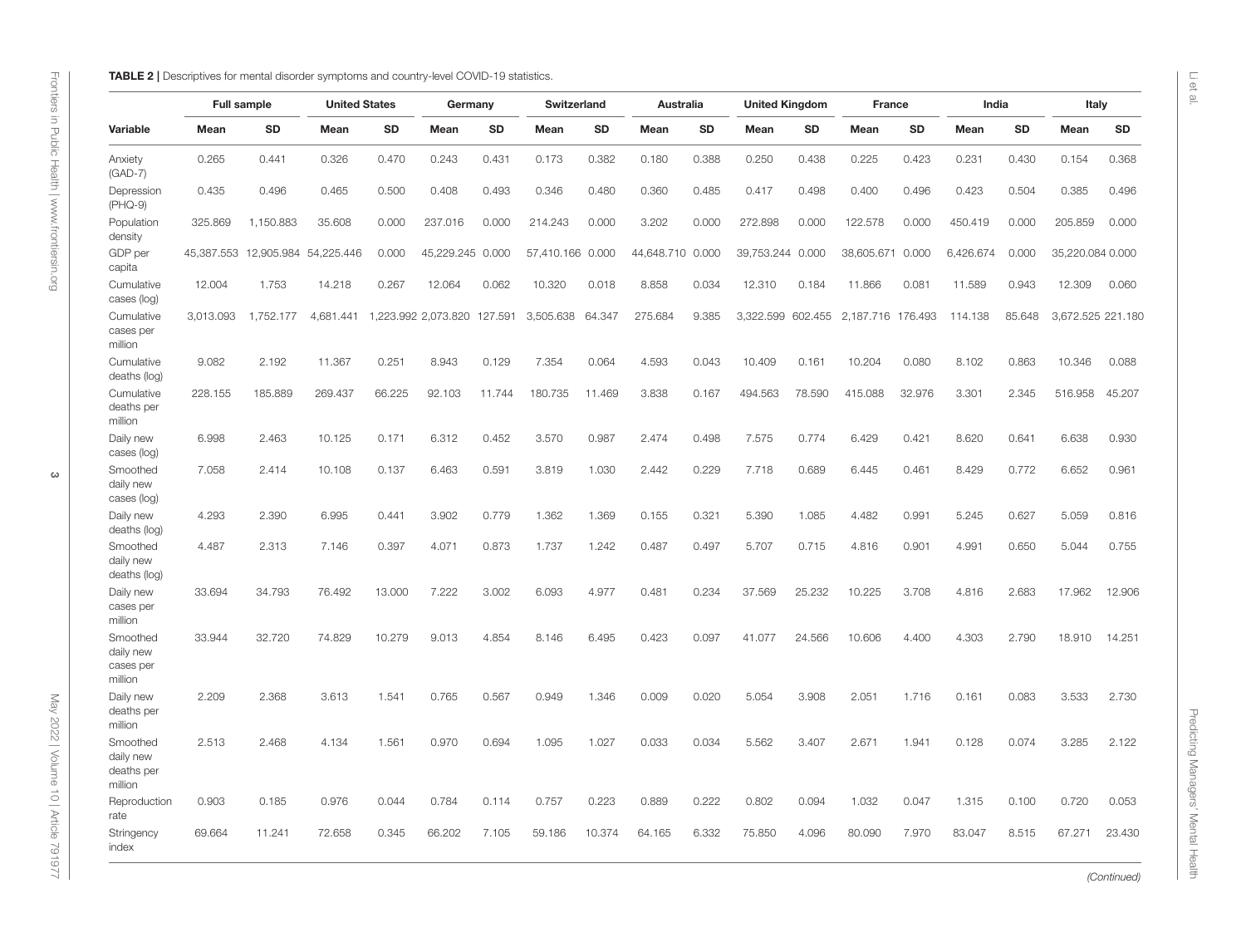|                                             | Spain             |        | Japan      |       | <b>Belgium</b> |        | <b>Netherlands</b> |        | Singapore  |        | Sweden                                                                                |        | Canada     |        | Portugal                  |        | Austria          |        |                      | <b>Others</b> |
|---------------------------------------------|-------------------|--------|------------|-------|----------------|--------|--------------------|--------|------------|--------|---------------------------------------------------------------------------------------|--------|------------|--------|---------------------------|--------|------------------|--------|----------------------|---------------|
| Variable                                    | Mean              | SD     | Mean       | SD    | Mean           | SD     | Mean               | SD     | Mean       | SD     | Mean                                                                                  | SD     | Mean       | SD     | Mean                      | SD     | Mean             | SD     | Mean                 | SD            |
| Anxiety (GAD-7)                             | 0.292             | 0.464  | 0.100      | 0.308 | 0.333          | 0.485  | 0.444              | 0.511  | 0.222      | 0.428  | 0.167                                                                                 | 0.383  | 0.125      | 0.342  | 0.333                     | 0.492  | 0.400            | 0.516  | 0.412                | 0.500         |
| Depression<br>$(PHQ-9)$                     | 0.417             | 0.504  | 0.400      | 0.503 | 0.611          | 0.502  | 0.444              | 0.511  | 0.556      | 0.511  | 0.444                                                                                 | 0.511  | 0.375      | 0.500  | 0.417                     | 0.515  | 0.500            | 0.527  | 0.588                | 0.500         |
| Population<br>density                       | 93.105            | 0.000  | 347,778    | 0.000 | 375.564        | 0.000  | 508.544            | 0.000  | 7,915.731  | 0.000  | 24.718                                                                                | 0.000  | 4.037      | 0.000  | 112.371                   | 0.000  | 106.749          | 0.000  | 103.260              | 100.454       |
| GDP<br>per capita                           | 34,272.360 0.000  |        | 39,002.223 | 0.000 | 42,658.576     | 0.000  | 48,472.545         | 0.000  | 85,535.383 | 0.000  | 46,949.283                                                                            | 0.000  | 44,017.591 | 0.000  | 27,936.896                | 0.000  | 45,436.686 0.000 |        | 18,631.652 9,351.839 |               |
| Cumulative<br>cases (log)                   | 12.348            | 0.050  | 9.688      | 0.070 | 10.922         | 0.081  | 10.689             | 0.083  | 10.184     | 0.388  | 10.390                                                                                | 0.366  | 11.234     | 0.243  | 10.304                    | 0.168  | 9.690            | 0.043  | 9.624                | 1.760         |
| Cumulative<br>cases per<br>million          | 4,934.179 247.267 |        | 127.761    | 8.937 |                |        |                    |        |            |        | 4,792.748 388.819 2,569.374 213.236 4,850.247 1,794.763 3,429.115 1,216.803 2,059.805 |        |            |        | 488.935 2,964.486 495.202 |        | 1,795.634        | 76.425 | 710.180              | 797.705       |
| Cumulative<br>deaths (log)                  | 10.177            | 0.034  | 6.530      | 0.302 | 9.077          | 0.084  | 8.614              | 0.092  | 3.077      | 0.186  | 8.274                                                                                 | 0.239  | 8.609      | 0.368  | 7.125                     | 0.188  | 6.454            | 0.061  | 6.356                | 1.653         |
| Cumulative<br>deaths per<br>million         | 562.475           | 18.989 | 5.648      | 1.657 | 757.455        | 63.333 | 322.536            | 29.587 | 3.599      | 0.687  | 398.621                                                                               | 93.255 | 154.504    | 54.100 | 123.798                   | 22.948 | 70.550           | 4.295  | 25.804               | 29.335        |
| Daily new cases<br>(log)                    | 6.188             | 0.728  | 4.559      | 0.865 | 5.311          | 0.572  | 5.527              | 0.418  | 6.191      | 0.439  | 6.518                                                                                 | 0.560  | 6.811      | 0.507  | 5.206                     | 1.667  | 3.500            | 0.735  | 5.805                | 2.243         |
| Smoothed daily<br>new cases (log)           | 6.368             | 0.705  | 4.600      | 0.885 | 5.435          | 0.695  | 5.559              | 0.478  | 6.266      | 0.264  | 6.542                                                                                 | 0.254  | 6.961      | 0.482  | 5.614                     | 0.168  | 3.643            | 0.249  | 5.709                | 2.229         |
| Daily new<br>deaths (log)                   | 2.751             | 2.703  | 1.850      | 1.342 | 3.491          | 0.996  | 3.100              | 1.317  | 0.231      | 0.336  | 3.978                                                                                 | 0.391  | 4.626      | 0.678  | 2.015                     | 1.203  | 1.160            | 0.747  | 2.715                | 2.004         |
| Smoothed daily<br>new deaths<br>(log)       | 3.190             | 2.500  | 2.200      | 0.932 | 3.753          | 0.969  | 3.351              | 1.118  | 0.320      | 0.173  | 3.991                                                                                 | 0.390  | 4.785      | 0.368  | 2.584                     | 0.412  | 1.301            | 0.903  | 2.720                | 1.915         |
| Daily new cases<br>per million              | 13.189            | 8.685  | 1.046      | 0.814 | 20.703         | 14.692 | 15.942             | 7.115  | 91.001     | 38.874 | 77.030                                                                                | 40.262 | 26.982     | 12.853 | 27.305                    | 11.336 | 4.475            | 2.847  | 20.517               | 24.614        |
| Smoothed daily<br>new cases per<br>million  | 15.581            | 9.810  | 1.090      | 0.786 | 24.376         | 14.797 | 16.753             | 7.570  | 92.780     | 23.639 | 70.738                                                                                | 18.162 | 31.027     | 13.931 | 27.121                    | 4.317  | 4.249            | 1.079  | 17.458               | 20.628        |
| Daily new<br>deaths per<br>million          | 2.379             | 2.529  | 0.093      | 0.103 | 4.189          | 3.339  | 2.474              | 2.428  | 0.057      | 0.083  | 5.572                                                                                 | 2.106  | 3.241      | 1.824  | 1.185                     | 1.361  | 0.333            | 0.296  | 0.770                | 1.039         |
| Smoothed daily<br>new deaths per<br>million | 3.018             | 3.120  | 0.094      | 0.074 | 5.315          | 4.048  | 2.685              | 2.242  | 0.068      | 0.042  | 5.648                                                                                 | 2.133  | 3.339      | 1.131  | 1.298                     | 0.509  | 0.458            | 0.429  | 0.772                | 1.203         |
| Reproduction<br>rate                        | 0.812             | 0.061  | 0.818      | 0.245 | 0.737          | 0.038  | 0.815              | 0.169  | 0.898      | 0.089  | 1.104                                                                                 | 0.034  | 0.867      | 0.106  | 0.983                     | 0.099  | 0.814            | 0.209  | 1.165                | 0.230         |
| Stringency                                  | 71.124            | 12.732 | 37.960     | 9.501 | 73.456         | 10.591 | 71.295             | 8.577  | 81.485     | 3.812  | 60.493                                                                                | 1.795  | 71.760     | 0.960  | 75.695                    | 7.708  | 56.015           | 9.271  | 73.845               | 16.215        |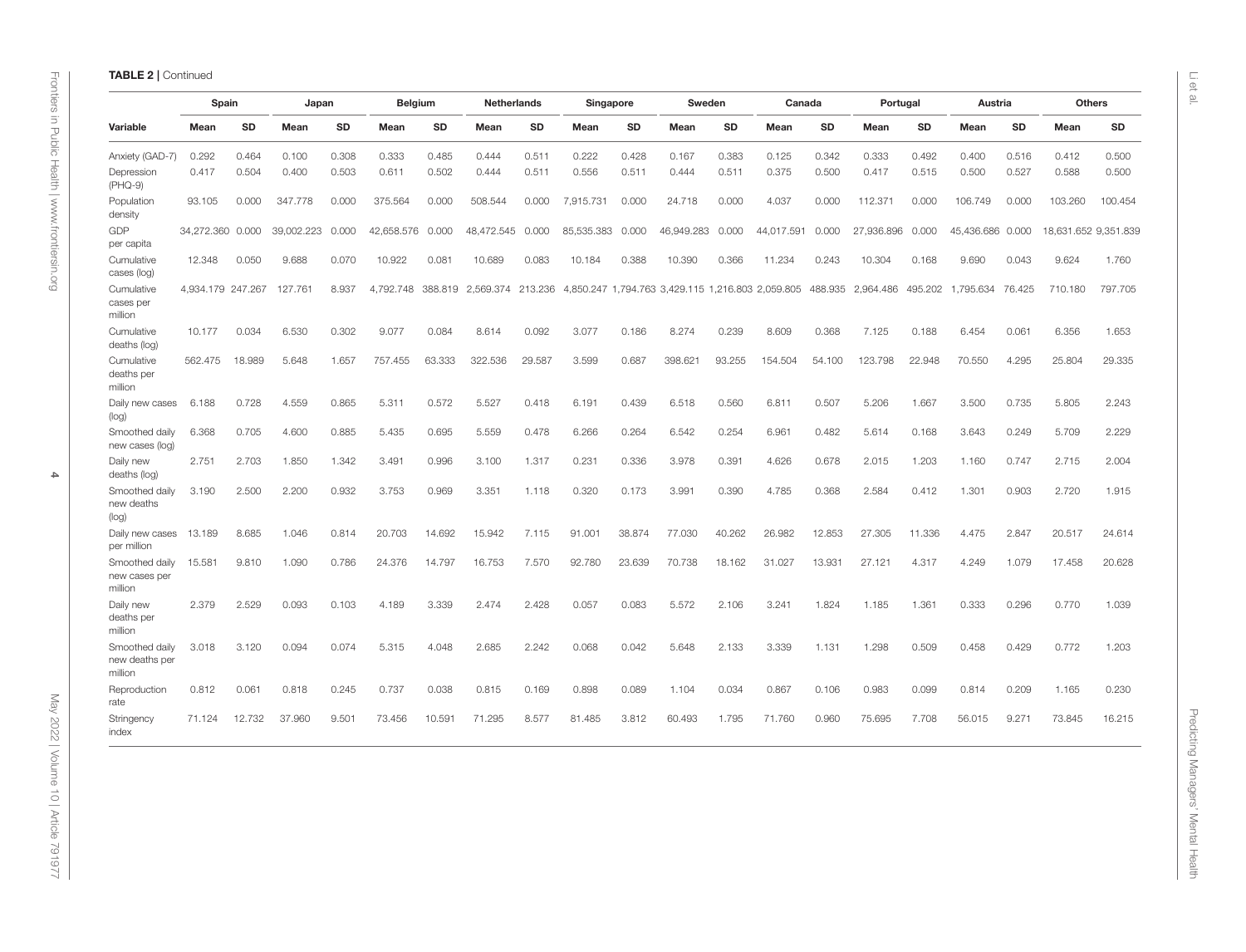<span id="page-4-0"></span>

| (1)<br>(2)<br>(3)<br>(4)<br>(5)<br>(6)<br>(7)<br>(8)<br>(9)<br>(10)<br>(11)<br>(12)<br>(13)<br>(14)<br>$0.80***$<br>$0.92***$<br>$0.81***$<br>$0.67***$<br>$0.94***$<br>$0.75***$<br>$0.69***$<br>$0.94***$<br>$0.67***$<br>$0.79***$<br>$0.77***$<br>$0.69***$<br>$0.72***$<br>$0.92***$<br>Gender (reference<br>group: male)<br>(0.23)<br>(0.24)<br>(0.19)<br>(0.20)<br>(0.24)<br>(0.21)<br>(0.25)<br>(0.20)<br>(0.20)<br>(0.20)<br>(0.20)<br>(0.24)<br>(0.25)<br>(0.20)<br>$-0.04***$<br>$-0.04***$<br>$-0.05***$<br>$-0.04***$<br>$-0.05***$<br>$-0.05***$<br>$-0.05***$<br>$-0.05***$<br>$-0.05***$<br>$-0.04***$<br>$-0.05***$<br>$-0.05***$<br>$-0.05***$<br>$-0.04***$<br>Age<br>(0.01)<br>(0.01)<br>(0.01)<br>(0.01)<br>(0.01)<br>(0.01)<br>(0.01)<br>(0.01)<br>(0.01)<br>(0.01)<br>(0.01)<br>(0.01)<br>(0.01)<br>(0.01)<br>$-0.15$<br>$-0.34$<br>$-0.08$<br>$-0.09$<br>$-0.04$<br>0.00<br>$-0.06$<br>$-0.09$<br>$-0.05$<br>$-0.12$<br>Education<br>$-0.18$<br>$-0.41$<br>$-0.21$<br>$-0.16$<br>(0.33)<br>(0.34)<br>(0.38)<br>(0.35)<br>(0.40)<br>(0.34)<br>(0.34)<br>(0.37)<br>(0.40)<br>(0.34)<br>(0.35)<br>(0.40)<br>(0.34)<br>(0.38)<br>Number of children<br>0.13<br>0.16<br>0.13<br>0.16<br>0.17<br>$0.18*$<br>0.19<br>0.12<br>0.14<br>0.17<br>0.14<br>0.14<br>0.14<br>0.15<br>(0.08)<br>(0.08)<br>(0.09)<br>(0.08)<br>(0.10)<br>(0.08)<br>(0.08)<br>(0.09)<br>(0.08)<br>(0.08)<br>(0.09)<br>(0.10)<br>(0.08)<br>(0.10)<br>$-0.00$<br>$-0.00$<br>$-0.00$<br>$-0.00$<br>$-0.01$<br>$-0.01*$<br>$-0.01$<br>0.00<br>Population density<br>$-0.00$<br>$-0.01$<br>$-0.01$<br>$-0.01$<br>$-0.01*$<br>$-0.01$<br>(0.00)<br>(0.00)<br>(0.00)<br>(0.00)<br>(0.00)<br>(0.00)<br>(0.01)<br>(0.01)<br>(0.01)<br>(0.00)<br>(0.00)<br>(0.00)<br>(0.00)<br>(0.00)<br>$-0.00$<br>$-0.00$<br>$-0.00$<br>$-0.00$<br>$-0.00$<br>$-0.00$<br>$-0.00$<br>$-0.00$<br>$-0.00$<br>$-0.00$<br>$-0.00$<br>$-0.00$<br>0.00<br>GDP per capita<br>$-0.00$<br>(0.00)<br>(0.00)<br>(0.00)<br>(0.00)<br>(0.00)<br>(0.00)<br>(0.00)<br>(0.00)<br>(0.00)<br>(0.00)<br>(0.00)<br>(0.00)<br>(0.00)<br>(0.00)<br>$1.17***$<br>Cumulative cases (log)<br>(0.27)<br>$0.00***$<br>Cumulative cases per<br>million<br>(0.00)<br>$1.43***$<br>Cumulative deaths (log)<br>(0.34)<br>$0.02***$<br>Cumulative deaths per<br>million<br>(0.00)<br>$-0.65***$<br>New cases (log)<br>(0.14)<br>$-0.92***$<br>New cases smoothed<br>(log)<br>(0.16)<br>$-0.99***$<br>New deaths (log)<br>(0.15)<br>$-1.27***$<br>New deaths smoothed<br>(log)<br>(0.18)<br>$-0.04***$<br>New cases per million<br>(0.01)<br>$-0.07***$<br>New cases smoothed<br>per million<br>(0.01)<br>$-0.64***$<br>New deaths per million<br>(0.10)<br>$-0.72***$<br>New deaths smoothed<br>per million<br>(0.10) |  |  |  |  | Anxiety |  |  |  |            |
|----------------------------------------------------------------------------------------------------------------------------------------------------------------------------------------------------------------------------------------------------------------------------------------------------------------------------------------------------------------------------------------------------------------------------------------------------------------------------------------------------------------------------------------------------------------------------------------------------------------------------------------------------------------------------------------------------------------------------------------------------------------------------------------------------------------------------------------------------------------------------------------------------------------------------------------------------------------------------------------------------------------------------------------------------------------------------------------------------------------------------------------------------------------------------------------------------------------------------------------------------------------------------------------------------------------------------------------------------------------------------------------------------------------------------------------------------------------------------------------------------------------------------------------------------------------------------------------------------------------------------------------------------------------------------------------------------------------------------------------------------------------------------------------------------------------------------------------------------------------------------------------------------------------------------------------------------------------------------------------------------------------------------------------------------------------------------------------------------------------------------------------------------------------------------------------------------------------------------------------------------------------------------------------------------------------------------------------------------------------------------------------------------------------------------------------------------------------------------------------------------------------------------------------------------------------------------------------------------------------------------------------------------------------------------------------------------------------------------------------------------|--|--|--|--|---------|--|--|--|------------|
|                                                                                                                                                                                                                                                                                                                                                                                                                                                                                                                                                                                                                                                                                                                                                                                                                                                                                                                                                                                                                                                                                                                                                                                                                                                                                                                                                                                                                                                                                                                                                                                                                                                                                                                                                                                                                                                                                                                                                                                                                                                                                                                                                                                                                                                                                                                                                                                                                                                                                                                                                                                                                                                                                                                                                    |  |  |  |  |         |  |  |  | (15)       |
|                                                                                                                                                                                                                                                                                                                                                                                                                                                                                                                                                                                                                                                                                                                                                                                                                                                                                                                                                                                                                                                                                                                                                                                                                                                                                                                                                                                                                                                                                                                                                                                                                                                                                                                                                                                                                                                                                                                                                                                                                                                                                                                                                                                                                                                                                                                                                                                                                                                                                                                                                                                                                                                                                                                                                    |  |  |  |  |         |  |  |  | $0.79***$  |
|                                                                                                                                                                                                                                                                                                                                                                                                                                                                                                                                                                                                                                                                                                                                                                                                                                                                                                                                                                                                                                                                                                                                                                                                                                                                                                                                                                                                                                                                                                                                                                                                                                                                                                                                                                                                                                                                                                                                                                                                                                                                                                                                                                                                                                                                                                                                                                                                                                                                                                                                                                                                                                                                                                                                                    |  |  |  |  |         |  |  |  | (0.24)     |
|                                                                                                                                                                                                                                                                                                                                                                                                                                                                                                                                                                                                                                                                                                                                                                                                                                                                                                                                                                                                                                                                                                                                                                                                                                                                                                                                                                                                                                                                                                                                                                                                                                                                                                                                                                                                                                                                                                                                                                                                                                                                                                                                                                                                                                                                                                                                                                                                                                                                                                                                                                                                                                                                                                                                                    |  |  |  |  |         |  |  |  | $-0.05***$ |
|                                                                                                                                                                                                                                                                                                                                                                                                                                                                                                                                                                                                                                                                                                                                                                                                                                                                                                                                                                                                                                                                                                                                                                                                                                                                                                                                                                                                                                                                                                                                                                                                                                                                                                                                                                                                                                                                                                                                                                                                                                                                                                                                                                                                                                                                                                                                                                                                                                                                                                                                                                                                                                                                                                                                                    |  |  |  |  |         |  |  |  | (0.01)     |
|                                                                                                                                                                                                                                                                                                                                                                                                                                                                                                                                                                                                                                                                                                                                                                                                                                                                                                                                                                                                                                                                                                                                                                                                                                                                                                                                                                                                                                                                                                                                                                                                                                                                                                                                                                                                                                                                                                                                                                                                                                                                                                                                                                                                                                                                                                                                                                                                                                                                                                                                                                                                                                                                                                                                                    |  |  |  |  |         |  |  |  | $-0.06$    |
|                                                                                                                                                                                                                                                                                                                                                                                                                                                                                                                                                                                                                                                                                                                                                                                                                                                                                                                                                                                                                                                                                                                                                                                                                                                                                                                                                                                                                                                                                                                                                                                                                                                                                                                                                                                                                                                                                                                                                                                                                                                                                                                                                                                                                                                                                                                                                                                                                                                                                                                                                                                                                                                                                                                                                    |  |  |  |  |         |  |  |  | (0.39)     |
|                                                                                                                                                                                                                                                                                                                                                                                                                                                                                                                                                                                                                                                                                                                                                                                                                                                                                                                                                                                                                                                                                                                                                                                                                                                                                                                                                                                                                                                                                                                                                                                                                                                                                                                                                                                                                                                                                                                                                                                                                                                                                                                                                                                                                                                                                                                                                                                                                                                                                                                                                                                                                                                                                                                                                    |  |  |  |  |         |  |  |  | 0.15       |
|                                                                                                                                                                                                                                                                                                                                                                                                                                                                                                                                                                                                                                                                                                                                                                                                                                                                                                                                                                                                                                                                                                                                                                                                                                                                                                                                                                                                                                                                                                                                                                                                                                                                                                                                                                                                                                                                                                                                                                                                                                                                                                                                                                                                                                                                                                                                                                                                                                                                                                                                                                                                                                                                                                                                                    |  |  |  |  |         |  |  |  | (0.09)     |
|                                                                                                                                                                                                                                                                                                                                                                                                                                                                                                                                                                                                                                                                                                                                                                                                                                                                                                                                                                                                                                                                                                                                                                                                                                                                                                                                                                                                                                                                                                                                                                                                                                                                                                                                                                                                                                                                                                                                                                                                                                                                                                                                                                                                                                                                                                                                                                                                                                                                                                                                                                                                                                                                                                                                                    |  |  |  |  |         |  |  |  | $-0.01$    |
|                                                                                                                                                                                                                                                                                                                                                                                                                                                                                                                                                                                                                                                                                                                                                                                                                                                                                                                                                                                                                                                                                                                                                                                                                                                                                                                                                                                                                                                                                                                                                                                                                                                                                                                                                                                                                                                                                                                                                                                                                                                                                                                                                                                                                                                                                                                                                                                                                                                                                                                                                                                                                                                                                                                                                    |  |  |  |  |         |  |  |  | (0.01)     |
|                                                                                                                                                                                                                                                                                                                                                                                                                                                                                                                                                                                                                                                                                                                                                                                                                                                                                                                                                                                                                                                                                                                                                                                                                                                                                                                                                                                                                                                                                                                                                                                                                                                                                                                                                                                                                                                                                                                                                                                                                                                                                                                                                                                                                                                                                                                                                                                                                                                                                                                                                                                                                                                                                                                                                    |  |  |  |  |         |  |  |  | $-0.00***$ |
|                                                                                                                                                                                                                                                                                                                                                                                                                                                                                                                                                                                                                                                                                                                                                                                                                                                                                                                                                                                                                                                                                                                                                                                                                                                                                                                                                                                                                                                                                                                                                                                                                                                                                                                                                                                                                                                                                                                                                                                                                                                                                                                                                                                                                                                                                                                                                                                                                                                                                                                                                                                                                                                                                                                                                    |  |  |  |  |         |  |  |  | (0.00)     |
|                                                                                                                                                                                                                                                                                                                                                                                                                                                                                                                                                                                                                                                                                                                                                                                                                                                                                                                                                                                                                                                                                                                                                                                                                                                                                                                                                                                                                                                                                                                                                                                                                                                                                                                                                                                                                                                                                                                                                                                                                                                                                                                                                                                                                                                                                                                                                                                                                                                                                                                                                                                                                                                                                                                                                    |  |  |  |  |         |  |  |  |            |
|                                                                                                                                                                                                                                                                                                                                                                                                                                                                                                                                                                                                                                                                                                                                                                                                                                                                                                                                                                                                                                                                                                                                                                                                                                                                                                                                                                                                                                                                                                                                                                                                                                                                                                                                                                                                                                                                                                                                                                                                                                                                                                                                                                                                                                                                                                                                                                                                                                                                                                                                                                                                                                                                                                                                                    |  |  |  |  |         |  |  |  |            |
|                                                                                                                                                                                                                                                                                                                                                                                                                                                                                                                                                                                                                                                                                                                                                                                                                                                                                                                                                                                                                                                                                                                                                                                                                                                                                                                                                                                                                                                                                                                                                                                                                                                                                                                                                                                                                                                                                                                                                                                                                                                                                                                                                                                                                                                                                                                                                                                                                                                                                                                                                                                                                                                                                                                                                    |  |  |  |  |         |  |  |  |            |
|                                                                                                                                                                                                                                                                                                                                                                                                                                                                                                                                                                                                                                                                                                                                                                                                                                                                                                                                                                                                                                                                                                                                                                                                                                                                                                                                                                                                                                                                                                                                                                                                                                                                                                                                                                                                                                                                                                                                                                                                                                                                                                                                                                                                                                                                                                                                                                                                                                                                                                                                                                                                                                                                                                                                                    |  |  |  |  |         |  |  |  |            |
|                                                                                                                                                                                                                                                                                                                                                                                                                                                                                                                                                                                                                                                                                                                                                                                                                                                                                                                                                                                                                                                                                                                                                                                                                                                                                                                                                                                                                                                                                                                                                                                                                                                                                                                                                                                                                                                                                                                                                                                                                                                                                                                                                                                                                                                                                                                                                                                                                                                                                                                                                                                                                                                                                                                                                    |  |  |  |  |         |  |  |  |            |
|                                                                                                                                                                                                                                                                                                                                                                                                                                                                                                                                                                                                                                                                                                                                                                                                                                                                                                                                                                                                                                                                                                                                                                                                                                                                                                                                                                                                                                                                                                                                                                                                                                                                                                                                                                                                                                                                                                                                                                                                                                                                                                                                                                                                                                                                                                                                                                                                                                                                                                                                                                                                                                                                                                                                                    |  |  |  |  |         |  |  |  |            |
|                                                                                                                                                                                                                                                                                                                                                                                                                                                                                                                                                                                                                                                                                                                                                                                                                                                                                                                                                                                                                                                                                                                                                                                                                                                                                                                                                                                                                                                                                                                                                                                                                                                                                                                                                                                                                                                                                                                                                                                                                                                                                                                                                                                                                                                                                                                                                                                                                                                                                                                                                                                                                                                                                                                                                    |  |  |  |  |         |  |  |  |            |
|                                                                                                                                                                                                                                                                                                                                                                                                                                                                                                                                                                                                                                                                                                                                                                                                                                                                                                                                                                                                                                                                                                                                                                                                                                                                                                                                                                                                                                                                                                                                                                                                                                                                                                                                                                                                                                                                                                                                                                                                                                                                                                                                                                                                                                                                                                                                                                                                                                                                                                                                                                                                                                                                                                                                                    |  |  |  |  |         |  |  |  |            |
|                                                                                                                                                                                                                                                                                                                                                                                                                                                                                                                                                                                                                                                                                                                                                                                                                                                                                                                                                                                                                                                                                                                                                                                                                                                                                                                                                                                                                                                                                                                                                                                                                                                                                                                                                                                                                                                                                                                                                                                                                                                                                                                                                                                                                                                                                                                                                                                                                                                                                                                                                                                                                                                                                                                                                    |  |  |  |  |         |  |  |  |            |
|                                                                                                                                                                                                                                                                                                                                                                                                                                                                                                                                                                                                                                                                                                                                                                                                                                                                                                                                                                                                                                                                                                                                                                                                                                                                                                                                                                                                                                                                                                                                                                                                                                                                                                                                                                                                                                                                                                                                                                                                                                                                                                                                                                                                                                                                                                                                                                                                                                                                                                                                                                                                                                                                                                                                                    |  |  |  |  |         |  |  |  |            |
|                                                                                                                                                                                                                                                                                                                                                                                                                                                                                                                                                                                                                                                                                                                                                                                                                                                                                                                                                                                                                                                                                                                                                                                                                                                                                                                                                                                                                                                                                                                                                                                                                                                                                                                                                                                                                                                                                                                                                                                                                                                                                                                                                                                                                                                                                                                                                                                                                                                                                                                                                                                                                                                                                                                                                    |  |  |  |  |         |  |  |  |            |
|                                                                                                                                                                                                                                                                                                                                                                                                                                                                                                                                                                                                                                                                                                                                                                                                                                                                                                                                                                                                                                                                                                                                                                                                                                                                                                                                                                                                                                                                                                                                                                                                                                                                                                                                                                                                                                                                                                                                                                                                                                                                                                                                                                                                                                                                                                                                                                                                                                                                                                                                                                                                                                                                                                                                                    |  |  |  |  |         |  |  |  |            |
|                                                                                                                                                                                                                                                                                                                                                                                                                                                                                                                                                                                                                                                                                                                                                                                                                                                                                                                                                                                                                                                                                                                                                                                                                                                                                                                                                                                                                                                                                                                                                                                                                                                                                                                                                                                                                                                                                                                                                                                                                                                                                                                                                                                                                                                                                                                                                                                                                                                                                                                                                                                                                                                                                                                                                    |  |  |  |  |         |  |  |  |            |
|                                                                                                                                                                                                                                                                                                                                                                                                                                                                                                                                                                                                                                                                                                                                                                                                                                                                                                                                                                                                                                                                                                                                                                                                                                                                                                                                                                                                                                                                                                                                                                                                                                                                                                                                                                                                                                                                                                                                                                                                                                                                                                                                                                                                                                                                                                                                                                                                                                                                                                                                                                                                                                                                                                                                                    |  |  |  |  |         |  |  |  |            |
|                                                                                                                                                                                                                                                                                                                                                                                                                                                                                                                                                                                                                                                                                                                                                                                                                                                                                                                                                                                                                                                                                                                                                                                                                                                                                                                                                                                                                                                                                                                                                                                                                                                                                                                                                                                                                                                                                                                                                                                                                                                                                                                                                                                                                                                                                                                                                                                                                                                                                                                                                                                                                                                                                                                                                    |  |  |  |  |         |  |  |  |            |
|                                                                                                                                                                                                                                                                                                                                                                                                                                                                                                                                                                                                                                                                                                                                                                                                                                                                                                                                                                                                                                                                                                                                                                                                                                                                                                                                                                                                                                                                                                                                                                                                                                                                                                                                                                                                                                                                                                                                                                                                                                                                                                                                                                                                                                                                                                                                                                                                                                                                                                                                                                                                                                                                                                                                                    |  |  |  |  |         |  |  |  |            |
|                                                                                                                                                                                                                                                                                                                                                                                                                                                                                                                                                                                                                                                                                                                                                                                                                                                                                                                                                                                                                                                                                                                                                                                                                                                                                                                                                                                                                                                                                                                                                                                                                                                                                                                                                                                                                                                                                                                                                                                                                                                                                                                                                                                                                                                                                                                                                                                                                                                                                                                                                                                                                                                                                                                                                    |  |  |  |  |         |  |  |  |            |
|                                                                                                                                                                                                                                                                                                                                                                                                                                                                                                                                                                                                                                                                                                                                                                                                                                                                                                                                                                                                                                                                                                                                                                                                                                                                                                                                                                                                                                                                                                                                                                                                                                                                                                                                                                                                                                                                                                                                                                                                                                                                                                                                                                                                                                                                                                                                                                                                                                                                                                                                                                                                                                                                                                                                                    |  |  |  |  |         |  |  |  |            |
|                                                                                                                                                                                                                                                                                                                                                                                                                                                                                                                                                                                                                                                                                                                                                                                                                                                                                                                                                                                                                                                                                                                                                                                                                                                                                                                                                                                                                                                                                                                                                                                                                                                                                                                                                                                                                                                                                                                                                                                                                                                                                                                                                                                                                                                                                                                                                                                                                                                                                                                                                                                                                                                                                                                                                    |  |  |  |  |         |  |  |  |            |
|                                                                                                                                                                                                                                                                                                                                                                                                                                                                                                                                                                                                                                                                                                                                                                                                                                                                                                                                                                                                                                                                                                                                                                                                                                                                                                                                                                                                                                                                                                                                                                                                                                                                                                                                                                                                                                                                                                                                                                                                                                                                                                                                                                                                                                                                                                                                                                                                                                                                                                                                                                                                                                                                                                                                                    |  |  |  |  |         |  |  |  |            |
|                                                                                                                                                                                                                                                                                                                                                                                                                                                                                                                                                                                                                                                                                                                                                                                                                                                                                                                                                                                                                                                                                                                                                                                                                                                                                                                                                                                                                                                                                                                                                                                                                                                                                                                                                                                                                                                                                                                                                                                                                                                                                                                                                                                                                                                                                                                                                                                                                                                                                                                                                                                                                                                                                                                                                    |  |  |  |  |         |  |  |  |            |
|                                                                                                                                                                                                                                                                                                                                                                                                                                                                                                                                                                                                                                                                                                                                                                                                                                                                                                                                                                                                                                                                                                                                                                                                                                                                                                                                                                                                                                                                                                                                                                                                                                                                                                                                                                                                                                                                                                                                                                                                                                                                                                                                                                                                                                                                                                                                                                                                                                                                                                                                                                                                                                                                                                                                                    |  |  |  |  |         |  |  |  |            |
|                                                                                                                                                                                                                                                                                                                                                                                                                                                                                                                                                                                                                                                                                                                                                                                                                                                                                                                                                                                                                                                                                                                                                                                                                                                                                                                                                                                                                                                                                                                                                                                                                                                                                                                                                                                                                                                                                                                                                                                                                                                                                                                                                                                                                                                                                                                                                                                                                                                                                                                                                                                                                                                                                                                                                    |  |  |  |  |         |  |  |  |            |
|                                                                                                                                                                                                                                                                                                                                                                                                                                                                                                                                                                                                                                                                                                                                                                                                                                                                                                                                                                                                                                                                                                                                                                                                                                                                                                                                                                                                                                                                                                                                                                                                                                                                                                                                                                                                                                                                                                                                                                                                                                                                                                                                                                                                                                                                                                                                                                                                                                                                                                                                                                                                                                                                                                                                                    |  |  |  |  |         |  |  |  |            |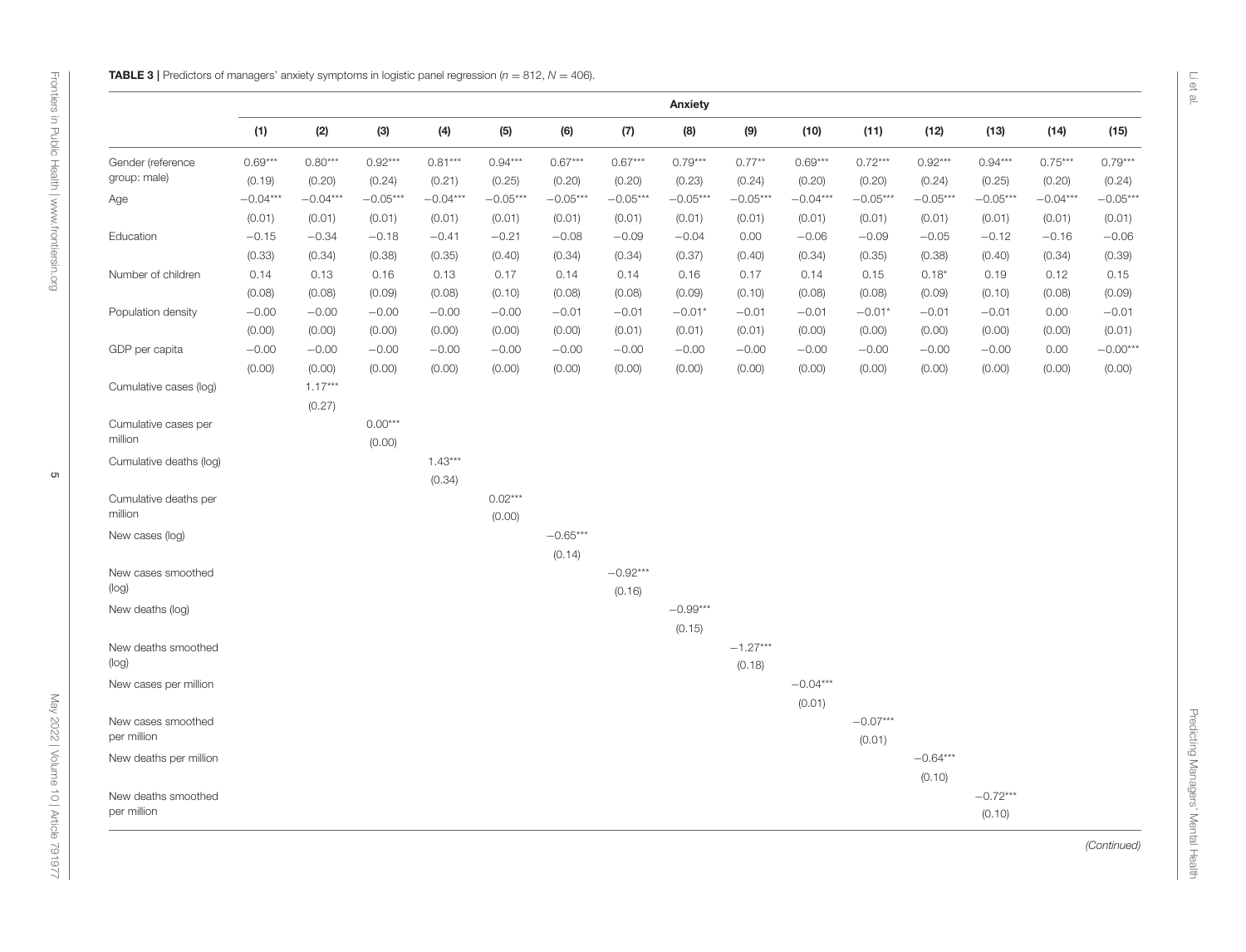| <b>TABLE 3</b>   Continued                                                |            |            |            |                 |                        |                 |                           |                 |                       |                                                     |                        |                 |                                  |                        |                        |
|---------------------------------------------------------------------------|------------|------------|------------|-----------------|------------------------|-----------------|---------------------------|-----------------|-----------------------|-----------------------------------------------------|------------------------|-----------------|----------------------------------|------------------------|------------------------|
|                                                                           |            |            |            |                 |                        |                 |                           | Anxiety         |                       |                                                     |                        |                 |                                  |                        |                        |
|                                                                           | Ξ          | ହ          | ම          | E               | ම                      | ම               | E                         | @               | ම                     | $\overline{c}$                                      | $\widehat{E}$          | (12)            | ີ (13)                           | $\frac{4}{5}$          | (15)                   |
| Reproduction rate                                                         |            |            |            |                 |                        |                 |                           |                 |                       |                                                     |                        |                 |                                  | $6.14***$              |                        |
|                                                                           |            |            |            |                 |                        |                 |                           |                 |                       |                                                     |                        |                 |                                  | $(0.88)$               |                        |
| Stringency index                                                          |            |            |            |                 |                        |                 |                           |                 |                       |                                                     |                        |                 |                                  |                        | $-0.18***$             |
|                                                                           |            |            |            |                 |                        |                 |                           |                 |                       |                                                     |                        |                 |                                  |                        | (0.02)                 |
| Constant                                                                  | 2.03       | $-5.99$    | 3.46       | $-2.23$         | 3.13                   | 5.48            |                           | 4.69            |                       |                                                     | 2.70                   | 2.29            |                                  | $-7.65**$              | $23.67***$             |
|                                                                           | (2.48)     | (3.63)     | (2.85)     | $(3.37)$<br>Yes |                        | $(2.95)$<br>Yes | $7.16^*$<br>(3.15)<br>Yes | $(3.12)$<br>Yes | 5.10<br>(3.35)<br>Yes | $2.24$<br>$(2.65)$<br>$\sqrt{6.5}$<br>$\sqrt{6.25}$ | $(2.84)$<br>Yes<br>812 | $(2.87)$<br>Yes | $2.73$<br>$(3.00)$<br>Yes<br>812 | $(2.93)$<br>Yes<br>812 |                        |
| Country                                                                   | Yes        | Yes        | Yes        |                 | $(2.94)$<br>Yes<br>812 |                 |                           |                 |                       |                                                     |                        |                 |                                  |                        | $(4.38)$<br>Yes<br>812 |
|                                                                           | 812        | 812        | 812        | 812             |                        | 812             | 812                       | 812             | 812                   |                                                     |                        | 812             |                                  |                        |                        |
| Log-likelihood                                                            | $-431.197$ | $-417.273$ | $-386.643$ | $-414.674$      | $-378.454$             | $-418.275$      | $-409.500$                | $-390.544$      | $-379.905$            | $-415.791$                                          | $-397.364$             | $-389.424$      | $-374.425$                       | $-400.808$             | $-376.647$             |
| $\frac{C}{4}$                                                             | 912.393    | 886.546    | 825.286    | 881.349         | 808.908                | 888.549         | 870.999                   | 833.089         | 811.809               | 883.582                                             | 846.728                | 830.848         | 800.85                           | 853.616                | 805.295                |
| $\frac{C}{D}$                                                             | 029.881    | 1008.733   | 947.473    | 1003.536        | 931.095                | 1010.736        | 993.186                   | 955.276         | 933.996               | 1005.769                                            | 968.915                | 953.035         | 923.037                          | 975.803                | 927.482                |
| Standard errors in parentheses. $p > 0.05$ , $p > 0.01$ , $m p > 0.001$ . |            |            |            |                 |                        |                 |                           |                 |                       |                                                     |                        |                 |                                  |                        |                        |

### Measures for Individual-Level Variables

We measured anxiety using the generalized anxiety disorder (GAD-7) instrument, which consists of seven questions ( $\alpha$  = 0.88), with a cutoff of 10 or greater indicating anxiety disorder symptoms [\(25\)](#page-13-15). Depression was assessed using the Patient Health Questionnaire (PHQ-9), which consists of nine questions ( $\alpha$  = 0.83), with a cutoff of 10 or greater indicating depression disorder symptoms [\(26,](#page-13-16) [27\)](#page-13-17).

We also collected socio-demographic information [\(28\)](#page-13-18), including gender (categorical), age in years (continuous), educational level (ordinal: completed less than secondary school/completed secondary school/attended some college but no degree/completed college degree/completed graduate degree), and number of children (continuous).

### Measures for Country-Level Variables

We obtained cumulative counts of confirmed cases, cumulative counts of confirmed cases per million, cumulative counts of deaths, cumulative counts of deaths per million, daily counts of new confirmed cases, daily counts of new deaths, daily counts of new confirmed cases per million, and daily counts of new deaths per million for each country from the Coronavirus Resource Center (CRC) at Johns Hopkins University. All data was obtained for the exact day each manager responded to the survey.

We calculated smoothed values of daily counts of new confirmed cases, daily counts of new deaths, daily counts of new confirmed cases per million, and daily counts of new deaths per million by taking the mean of the daily values in the week prior to managers' responses. All absolute cumulative counts and daily new counts were log-transformed to account for the skewed distribution of the data. We obtained the reproduction rate of COVID-19 (i.e., the estimated number of new infections caused by a single infected individual) and a stringency index that measures the strictness of governments' lockdown policies for each country from Roser et al. [\(29\)](#page-13-19). This stringency index comprises nine indicators, including school closures, workplace closures, and travel bans, and ranges from 0 (no policies) to 100 (very strict policies). To control for potential general country effects on mental health, we also considered population density and gross domestic product (GDP) per capita and obtained corresponding data from the World Bank.

### Analysis

As our data on individuals' mental health is nested in the twowave survey across 26 countries, we employed panel analysis [\(30\)](#page-13-20). Specifically, we ran panel logistic regression analyses with dummy variables for countries using Stata 17 to predict managers' mental health issues at a significance level of 0.05.

We ran models separately for anxiety and depression. Specifically, for each dependent variable, we ran a model that included all individual-level predictors, and then 14 models that included all individual-level predictors and one country-level predictor each. We used AIC and BIC to identify the models with the best fit, and thus identify the most suitable country-level predictors for anxiety and depression, respectively.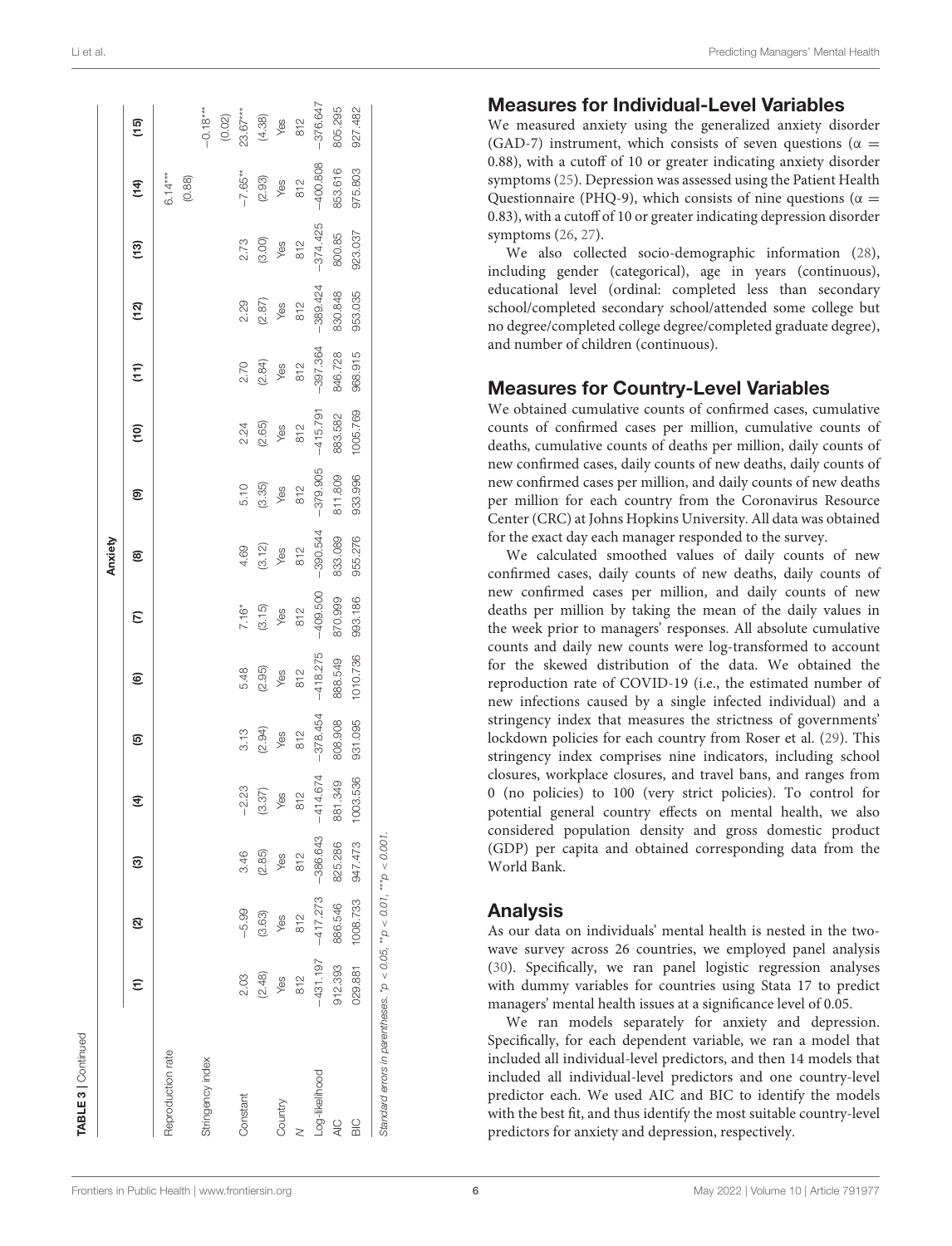<span id="page-6-0"></span>

|                                    |           |           |            |           |            |            |            | <b>Depression</b> |            |            |            |            |            |           |            |
|------------------------------------|-----------|-----------|------------|-----------|------------|------------|------------|-------------------|------------|------------|------------|------------|------------|-----------|------------|
|                                    | (1)       | (2)       | (3)        | (4)       | (5)        | (6)        | (7)        | (8)               | (9)        | (10)       | (11)       | (12)       | (13)       | (14)      | (15)       |
| Gender (reference group:           | $0.37*$   | $0.49**$  | $0.60**$   | $0.53**$  | $0.62**$   | 0.34       | 0.36       | $0.47*$           | $0.46*$    | 0.36       | $0.42*$    | $0.57**$   | $0.60**$   | $0.46*$   | $0.45*$    |
| male)                              | (0.18)    | (0.19)    | (0.21)     | (0.20)    | (0.22)     | (0.18)     | (0.19)     | (0.20)            | (0.22)     | (0.19)     | (0.20)     | (0.21)     | (0.22)     | (0.19)    | (0.21)     |
| Age                                | $-0.02**$ | $-0.02**$ | $-0.03***$ | $-0.03**$ | $-0.04***$ | $-0.03***$ | $-0.03***$ | $-0.03***$        | $-0.04***$ | $-0.03**$  | $-0.03***$ | $-0.03**$  | $-0.04***$ | $-0.03**$ | $-0.03***$ |
|                                    | (0.01)    | (0.01)    | (0.01)     | (0.01)    | (0.01)     | (0.01)     | (0.01)     | (0.01)            | (0.01)     | (0.01)     | (0.01)     | (0.01)     | (0.01)     | (0.01)    | (0.01)     |
| Education                          | $-0.07$   | $-0.17$   | $-0.07$    | $-0.28$   | $-0.07$    | 0.03       | 0.06       | 0.11              | 0.12       | 0.05       | 0.07       | 0.14       | 0.08       | $-0.04$   | 0.09       |
|                                    | (0.30)    | (0.34)    | (0.37)     | (0.35)    | (0.37)     | (0.32)     | (0.32)     | (0.34)            | (0.35)     | (0.32)     | (0.35)     | (0.34)     | (0.36)     | (0.32)    | (0.34)     |
| Number of children                 | 0.05      | 0.04      | 0.07       | 0.04      | 0.08       | 0.05       | 0.05       | 0.06              | 0.07       | 0.06       | 0.07       | 0.09       | 0.09       | 0.04      | 0.04       |
|                                    | (0.07)    | (0.07)    | (0.08)     | (0.08)    | (0.08)     | (0.07)     | (0.07)     | (0.08)            | (0.08)     | (0.07)     | (0.08)     | (0.08)     | (0.09)     | (0.07)    | (0.08)     |
| Population density                 | $-0.00$   | $-0.00$   | 0.00       | $-0.02$   | 0.00       | $-0.01*$   | $-0.01*$   | $-0.01*$          | $-0.01*$   | $-0.01$    | $-0.01*$   | $-0.00$    | $-0.00$    | $0.01*$   | $-0.01$    |
|                                    | (0.00)    | (0.01)    | (0.00)     | (0.01)    | (0.00)     | (0.00)     | (0.01)     | (0.00)            | (0.01)     | (0.00)     | (0.00)     | (0.00)     | (0.00)     | (0.00)    | (0.01)     |
| GDP per capita                     | 0.00      | 0.00      | $-0.00$    | 0.00      | 0.00       | $-0.00$    | $-0.00$    | $-0.00$           | $-0.00$    | 0.00       | 0.00       | 0.00       | 0.00       | $0.00***$ | $-0.00***$ |
|                                    | (0.00)    | (0.00)    | (0.00)     | (0.00)    | (0.00)     | (0.00)     | (0.00)     | (0.00)            | (0.00)     | (0.00)     | (0.00)     | (0.00)     | (0.00)     | (0.00)    | (0.00)     |
| Cumulative cases (log)             |           | $3.61***$ |            |           |            |            |            |                   |            |            |            |            |            |           |            |
|                                    |           | (0.43)    |            |           |            |            |            |                   |            |            |            |            |            |           |            |
| Cumulative cases per million       |           |           | $0.00***$  |           |            |            |            |                   |            |            |            |            |            |           |            |
|                                    |           |           | (0.00)     |           |            |            |            |                   |            |            |            |            |            |           |            |
| Cumulative deaths (log)            |           |           |            | $4.83***$ |            |            |            |                   |            |            |            |            |            |           |            |
|                                    |           |           |            | (0.48)    |            |            |            |                   |            |            |            |            |            |           |            |
| Cumulative deaths per              |           |           |            |           | $0.04***$  |            |            |                   |            |            |            |            |            |           |            |
| million                            |           |           |            |           | (0.00)     |            |            |                   |            |            |            |            |            |           |            |
| New cases (log)                    |           |           |            |           |            | $-1.10***$ |            |                   |            |            |            |            |            |           |            |
|                                    |           |           |            |           |            | (0.14)     |            |                   |            |            |            |            |            |           |            |
| New cases smoothed (log)           |           |           |            |           |            |            | $-1.65***$ |                   |            |            |            |            |            |           |            |
|                                    |           |           |            |           |            |            | (0.17)     |                   |            |            |            |            |            |           |            |
| New deaths (log)                   |           |           |            |           |            |            |            | $-1.51***$        |            |            |            |            |            |           |            |
|                                    |           |           |            |           |            |            |            | (0.13)            |            |            |            |            |            |           |            |
| New deaths smoothed (log)          |           |           |            |           |            |            |            |                   | $-2.00***$ |            |            |            |            |           |            |
|                                    |           |           |            |           |            |            |            |                   | (0.15)     |            |            |            |            |           |            |
| New cases per million              |           |           |            |           |            |            |            |                   |            | $-0.05***$ |            |            |            |           |            |
|                                    |           |           |            |           |            |            |            |                   |            | (0.01)     |            |            |            |           |            |
| New cases smoothed per             |           |           |            |           |            |            |            |                   |            |            | $-0.11***$ |            |            |           |            |
| million                            |           |           |            |           |            |            |            |                   |            |            |            |            |            |           |            |
|                                    |           |           |            |           |            |            |            |                   |            |            | (0.01)     | $-0.97***$ |            |           |            |
| New deaths per million             |           |           |            |           |            |            |            |                   |            |            |            |            |            |           |            |
|                                    |           |           |            |           |            |            |            |                   |            |            |            | (0.09)     |            |           |            |
| New deaths smoothed per<br>million |           |           |            |           |            |            |            |                   |            |            |            |            | $-1.14***$ |           |            |
|                                    |           |           |            |           |            |            |            |                   |            |            |            |            | (0.09)     |           |            |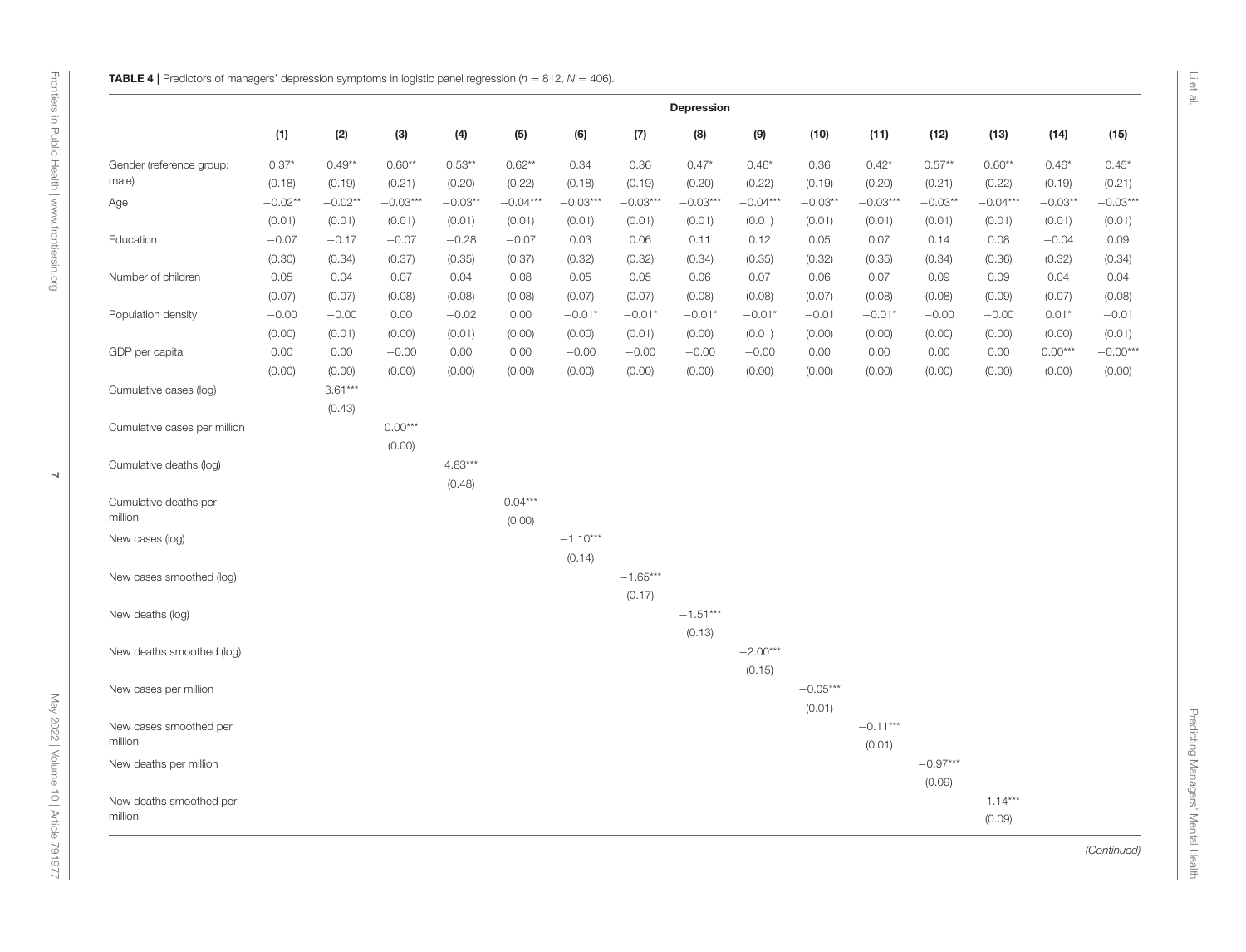| <b>TABLE 4</b>   Continued                                           |            |                            |            |                 |            |                 |                 |                   |                 |                 |                             |             |                 |                                      |                           |
|----------------------------------------------------------------------|------------|----------------------------|------------|-----------------|------------|-----------------|-----------------|-------------------|-----------------|-----------------|-----------------------------|-------------|-----------------|--------------------------------------|---------------------------|
|                                                                      |            |                            |            |                 |            |                 |                 | <b>Depression</b> |                 |                 |                             |             |                 |                                      |                           |
|                                                                      | Ξ          | ହ                          | ම          | E               | ම          | ම               | ε               | @                 | ම               | 은               | $\widehat{\overline{\tau}}$ | <u>(12)</u> | ີ (13)          | (14)                                 | (15)                      |
| Reproduction rate                                                    |            |                            |            |                 |            |                 |                 |                   |                 |                 |                             |             |                 | $8.80***$                            |                           |
|                                                                      |            |                            |            |                 |            |                 |                 |                   |                 |                 |                             |             |                 | (0.88)                               |                           |
| Stringency index                                                     |            |                            |            |                 |            |                 |                 |                   |                 |                 |                             |             |                 |                                      | $-0.27***$                |
|                                                                      |            |                            |            |                 |            |                 |                 |                   |                 |                 |                             |             |                 |                                      | (0.02)                    |
| Constant                                                             | $-0.30$    | $-32.06***$                | 1.20       | $-21.54***$     | 0.76       | 5.46            | $8.95*$         | 3.20              | 5.13            | $-0.08$         | 0.58                        | $-0.40$     | $-0.02$         | $-14.83***$                          |                           |
|                                                                      | (2.28)     | (5.01)                     | (2.57)     | (4.53)          | (2.51)     | $(3.21)$<br>Yes | $(3.76)$<br>Yes | (3.39)            | $(3.78)$<br>Yes | $(2.59)$<br>Yes | $(3.03)$<br>Yes             | (2.52)      | $(2.58)$<br>Yes | $\frac{(2.99)}{\gamma_{\text{ess}}}$ | 30.20***<br>(4.00)<br>Yes |
| Country                                                              | Yes        | Yes                        | Yes        | Yes             | Yes        |                 |                 | Yes               |                 |                 |                             | Yes         |                 |                                      |                           |
|                                                                      | 812        | 812                        | 812        | $\frac{812}{1}$ | 812        | 812             | 812             | 812               | 812             | 812             | 812                         | 812         | 812             | 812                                  | 812                       |
| Log-likelihood                                                       | $-539.654$ | $-477.933$                 | $-415.192$ | $-454.928$      | $-395.173$ | $-500.982$      | $-468.122$      | $-431.493$        | $-391.919$      | $-503.032$      | $-448.703$                  | $-430.303$  | $-383.499$      | $-469.246$                           | $-399.082$                |
| $\frac{C}{4}$                                                        |            | 1,129.307 1,007.867        | 882.385    | 961.855         | 842.346    | 1,053.965       | 988.243         | 914.986           | 835.837         | 1,058.063       | 949.407                     | 912.607     | 818.997         | 990.491                              | 850.164                   |
| $\frac{C}{D}$                                                        |            | 1246.795 1130.054 1004.572 |            | 1084.042        | 964.533    | 1176.152        | 1,110.43        | 1037.173          | 958.024         | 1180.25         | 1071.594                    | 1034.794    | 941.184         | 1112.678                             | 972.351                   |
| Standard errors in parentheses. *p < 0.05, **p < 0.01, ***p < 0.001. |            |                            |            |                 |            |                 |                 |                   |                 |                 |                             |             |                 |                                      |                           |

### RESULTS

### Descriptive Findings

**[Tables 1](#page-1-0)**, **[2](#page-2-0)** present descriptive statistics of the sampled managers and COVID-19 severity statistics across different countries. The mean scores of anxiety (GAD-7) and depression (PHQ-9) were 0.26 (SD = 0.44) and 0.43 (SD = 0.50), respectively. Overall, the proportion of our sampled participants with anxiety disorder symptoms is much lower ( $p = 0.000$ ) in the first-wave survey (7.6%) compared to the second-wave survey (45.3%). Similarly, the prevalence of depression disorder symptoms is much lower  $(p = 0.000)$  in the first-wave survey  $(8.1\%)$  compared to the second-wave survey (78.8%).

Of the 406 managers, 75.4% (306) were male. All held at least bachelor's degrees. Age ranged from 29 to 78 years. Most managers (40.2%) had no children.

For about half of the participants (44.6%), their countries' population density ranged between 1 and 100. GDP per capita in the countries of most managers (69.5%) ranged from 40,000 to 60,000 (constant 2011 US dollars). The reproduction rate of the COVID-19 epidemic ranged from 0.51 to 1.50, and the stringency index ranged from 28.7 to 96.3 across the 26 countries over the survey waves.

### Predictors of Managers' Mental Health

As presented in **[Tables 3](#page-4-0)**, **[4](#page-6-0)**, female managers were more likely than male managers to exhibit anxiety and depression symptoms. Age negatively predicted managers' anxiety and depression. The effects of education level and the number of children were not significant.

More importantly, Model 2 in both **[Tables 3](#page-4-0)**, **[4](#page-6-0)** shows that cumulative confirmed cases positively predicted managers' anxiety ( $b = 5.42$ ; 95% CI: 3.92–6.91;  $p < 0.001$ ) and depression  $(b = 8.11; 95\% \text{ CI: } 6.81-9.41; p < 0.001)$  symptoms. Model 3 in **[Tables 3](#page-4-0)**, **[4](#page-6-0)** shows that cumulative confirmed cases per million positively predicted managers' anxiety ( $b = 0.00$ ; 95% CI: 0.001-0.002;  $p < 0.001$ ) and depression (b = 0.00; 95% CI: 0.002– 0.002; p < 0.001) symptoms. Similarly, Model 4 in both **[Tables 3](#page-4-0)**, **[4](#page-6-0)** shows that cumulative deaths positively predicted anxiety (b  $= 6.42$ ; 95% CI: 4.70–8.15;  $p < 0.001$ ) and depression (b  $=$ 9.22; 95% CI: 7.88-10.55;  $p < 0.001$ ) symptoms, and Model 5 in **[Tables 3](#page-4-0)**, **[4](#page-6-0)** shows that cumulative deaths per million also positively predicted symptoms of these disorders ( $b = 0.02$ ; 95%) CI: 0.02–0.03;  $p < 0.001$  and  $b = 0.04$ ; 95% CI: 0.03–0.04;  $p < 0.001$ ).

Interestingly, Models 6 to 15 in **[Tables 3](#page-4-0)**, **[4](#page-6-0)** show that new confirmed cases negatively predicted managers' anxiety ( $b =$  $-0.96$ ; 95% CI:  $-1.30$  to  $-0.61$ ;  $p < 0.001$ ) and depression (b =  $-1.52$ ; 95% CI:  $-1.85$  to  $-1.20$ ;  $p < 0.001$ ) symptoms. Smoothed new confirmed cases negatively predicted managers' anxiety (b =  $-1.47$ ; 95% CI:  $-1.88$  to  $-1.06$ ;  $p < 0.001$ ) and depression (b =  $-2.32$ ; 95% CI:  $-2.71$  to  $-1.92$ ;  $p < 0.001$ ) symptoms. In addition, daily new deaths negatively predicted the occurrence of anxiety (b = −1.18; 95% CI: −1.51 to −0.84;  $p$  < 0.001) and depression (b = −1.82; 95% CI: −2.11 to −1.52;  $p$  < 0.001) symptoms, respectively. Smoothed daily deaths negatively predicted anxiety (b = −1.55; 95% CI: −1.94 to −1.15;  $p$  <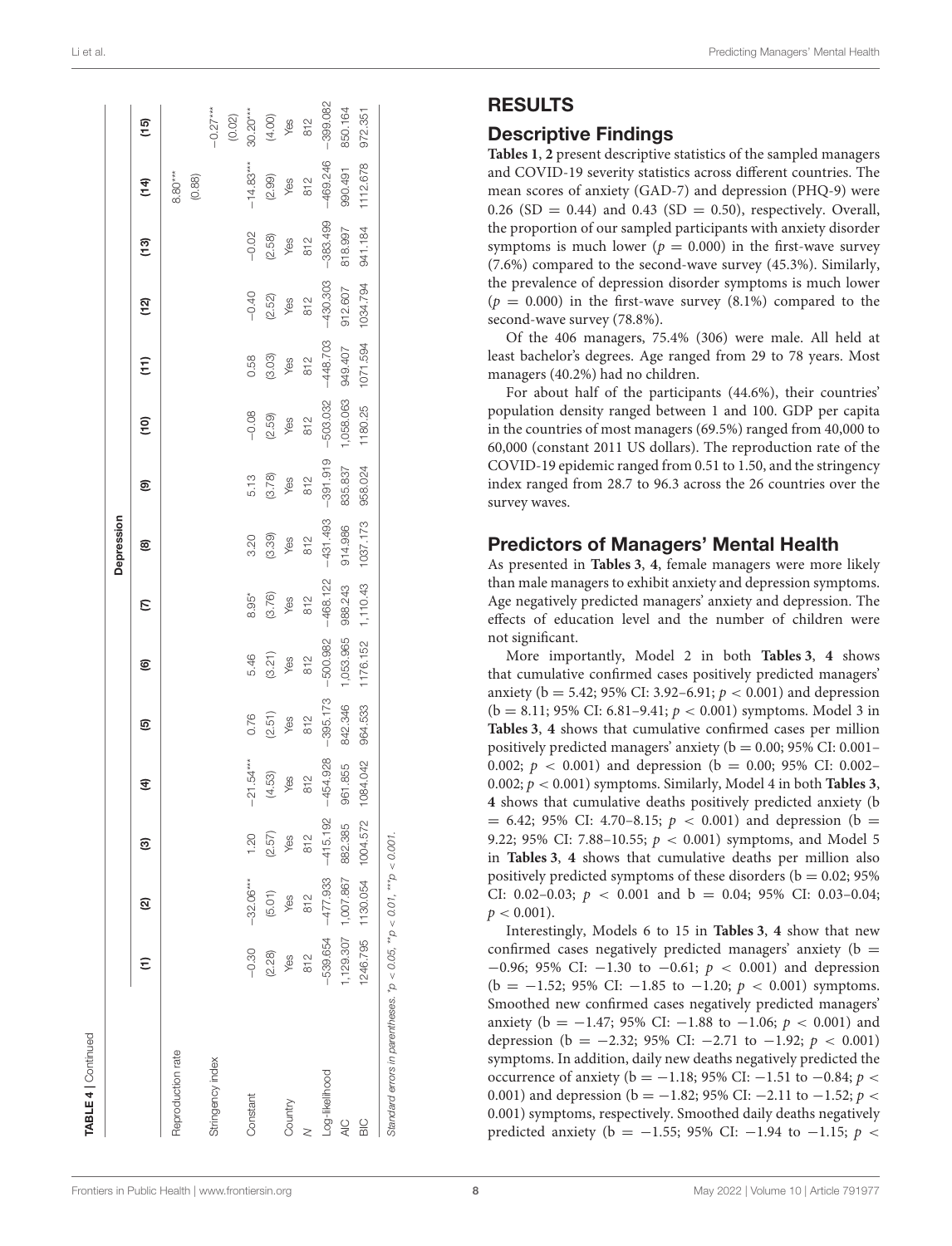<span id="page-8-0"></span> $\circ$ 

|                                |            |           |            |           |            |            |            | Anxiety    |            |            |            |            |            |            |            |
|--------------------------------|------------|-----------|------------|-----------|------------|------------|------------|------------|------------|------------|------------|------------|------------|------------|------------|
|                                | (1)        | (2)       | (3)        | (4)       | (5)        | (6)        | (7)        | (8)        | (9)        | (10)       | (11)       | (12)       | (13)       | (14)       | (15)       |
| Gender (reference group: male) | $1.53***$  | $1.81***$ | $1.63***$  | $1.78***$ | $1.54***$  | $1.33***$  | $1.27***$  | $1.45***$  | $1.35***$  | $1.43***$  | $1.39***$  | $1.53***$  | $1.53***$  | $1.56***$  | $1.43***$  |
|                                | (0.41)     | (0.40)    | (0.37)     | (0.41)    | (0.37)     | (0.39)     | (0.38)     | (0.37)     | (0.37)     | (0.39)     | (0.37)     | (0.37)     | (0.36)     | (0.38)     | (0.37)     |
| Age                            | $-0.07***$ | $-0.06**$ | $-0.06***$ | $-0.06**$ | $-0.07***$ | $-0.08***$ | $-0.08***$ | $-0.08***$ | $-0.08***$ | $-0.07***$ | $-0.07***$ | $-0.07***$ | $-0.07***$ | $-0.07***$ | $-0.07***$ |
|                                | (0.02)     | (0.02)    | (0.02)     | (0.02)    | (0.02)     | (0.02)     | (0.02)     | (0.02)     | (0.02)     | (0.02)     | (0.02)     | (0.02)     | (0.02)     | (0.02)     | (0.02)     |
| Education                      | $-0.34$    | $-0.78$   | $-0.35$    | $-1.08$   | $-0.42$    | $-0.04$    | 0.02       | $-0.00$    | 0.14       | $-0.07$    | $-0.14$    | $-0.27$    | $-0.19$    | $-0.18$    | $-0.10$    |
|                                | (0.69)     | (0.67)    | (0.61)     | (0.68)    | (0.61)     | (0.65)     | (0.63)     | (0.63)     | (0.62)     | (0.66)     | (0.62)     | (0.62)     | (0.61)     | (0.63)     | (0.62)     |
| Number of children             | 0.14       | 0.13      | 0.15       | 0.11      | 0.13       | 0.15       | 0.13       | 0.14       | 0.15       | 0.15       | 0.15       | 0.16       | 0.14       | 0.10       | 0.09       |
|                                | (0.16)     | (0.15)    | (0.14)     | (0.16)    | (0.14)     | (0.15)     | (0.15)     | (0.14)     | (0.14)     | (0.15)     | (0.14)     | (0.14)     | (0.14)     | (0.15)     | (0.14)     |
| Population density             | 0.00       | 0.01      | 0.01       | 0.01      | 0.01       | $-0.01$    | $-0.01$    | $-0.01$    | $-0.01$    | $-0.01$    | $-0.02*$   | $-0.00$    | $-0.00$    | $0.02*$    | $-0.00$    |
|                                | (0.01)     | (0.01)    | (0.01)     | (0.01)    | (0.01)     | (0.01)     | (0.01)     | (0.01)     | (0.01)     | (0.01)     | (0.01)     | (0.01)     | (0.01)     | (0.01)     | (0.01)     |
| GDP per capita                 | 0.00       | $-0.00$   | $-0.00$    | $-0.00$   | 0.00       | $-0.00$    | $-0.00$    | $-0.00$    | $-0.00$    | 0.00       | 0.00       | 0.00       | 0.00       | $0.00***$  | $-0.00***$ |
|                                | (0.00)     | (0.00)    | (0.00)     | (0.00)    | (0.00)     | (0.00)     | (0.00)     | (0.00)     | (0.00)     | (0.00)     | (0.00)     | (0.00)     | (0.00)     | (0.00)     | (0.00)     |
| Cumulative cases (log)         |            | $3.55***$ |            |           |            |            |            |            |            |            |            |            |            |            |            |
|                                |            | (0.38)    |            |           |            |            |            |            |            |            |            |            |            |            |            |
| Cumulative cases per million   |            |           | $0.00***$  |           |            |            |            |            |            |            |            |            |            |            |            |
|                                |            |           | (0.00)     |           |            |            |            |            |            |            |            |            |            |            |            |
| Cumulative deaths (log)        |            |           |            | $4.42***$ |            |            |            |            |            |            |            |            |            |            |            |
|                                |            |           |            | (0.39)    |            |            |            |            |            |            |            |            |            |            |            |
| Cumulative deaths per million  |            |           |            |           | $0.06***$  |            |            |            |            |            |            |            |            |            |            |
|                                |            |           |            |           | (0.00)     |            |            |            |            |            |            |            |            |            |            |
| New cases (log)                |            |           |            |           |            | $-2.15***$ |            |            |            |            |            |            |            |            |            |
|                                |            |           |            |           |            | (0.23)     |            |            |            |            |            |            |            |            |            |
| New cases smoothed (log)       |            |           |            |           |            |            | $-2.70***$ |            |            |            |            |            |            |            |            |
|                                |            |           |            |           |            |            | (0.23)     |            |            |            |            |            |            |            |            |
| New deaths (log)               |            |           |            |           |            |            |            | $-2.25***$ |            |            |            |            |            |            |            |
|                                |            |           |            |           |            |            |            | (0.15)     |            |            |            |            |            |            |            |
| New deaths smoothed (log)      |            |           |            |           |            |            |            |            | $-2.86***$ |            |            |            |            |            |            |
|                                |            |           |            |           |            |            |            |            | (0.15)     |            |            |            |            |            |            |
| New cases per million          |            |           |            |           |            |            |            |            |            | $-0.10***$ |            |            |            |            |            |
|                                |            |           |            |           |            |            |            |            |            | (0.01)     |            |            |            |            |            |
| New cases smoothed per         |            |           |            |           |            |            |            |            |            |            | $-0.19***$ |            |            |            |            |
| million                        |            |           |            |           |            |            |            |            |            |            | (0.01)     |            |            |            |            |
| New deaths per million         |            |           |            |           |            |            |            |            |            |            |            | $-1.25***$ |            |            |            |
|                                |            |           |            |           |            |            |            |            |            |            |            | (0.09)     |            |            |            |
| New deaths smoothed per        |            |           |            |           |            |            |            |            |            |            |            |            | $-1.55***$ |            |            |
| million                        |            |           |            |           |            |            |            |            |            |            |            |            | (0.08)     |            |            |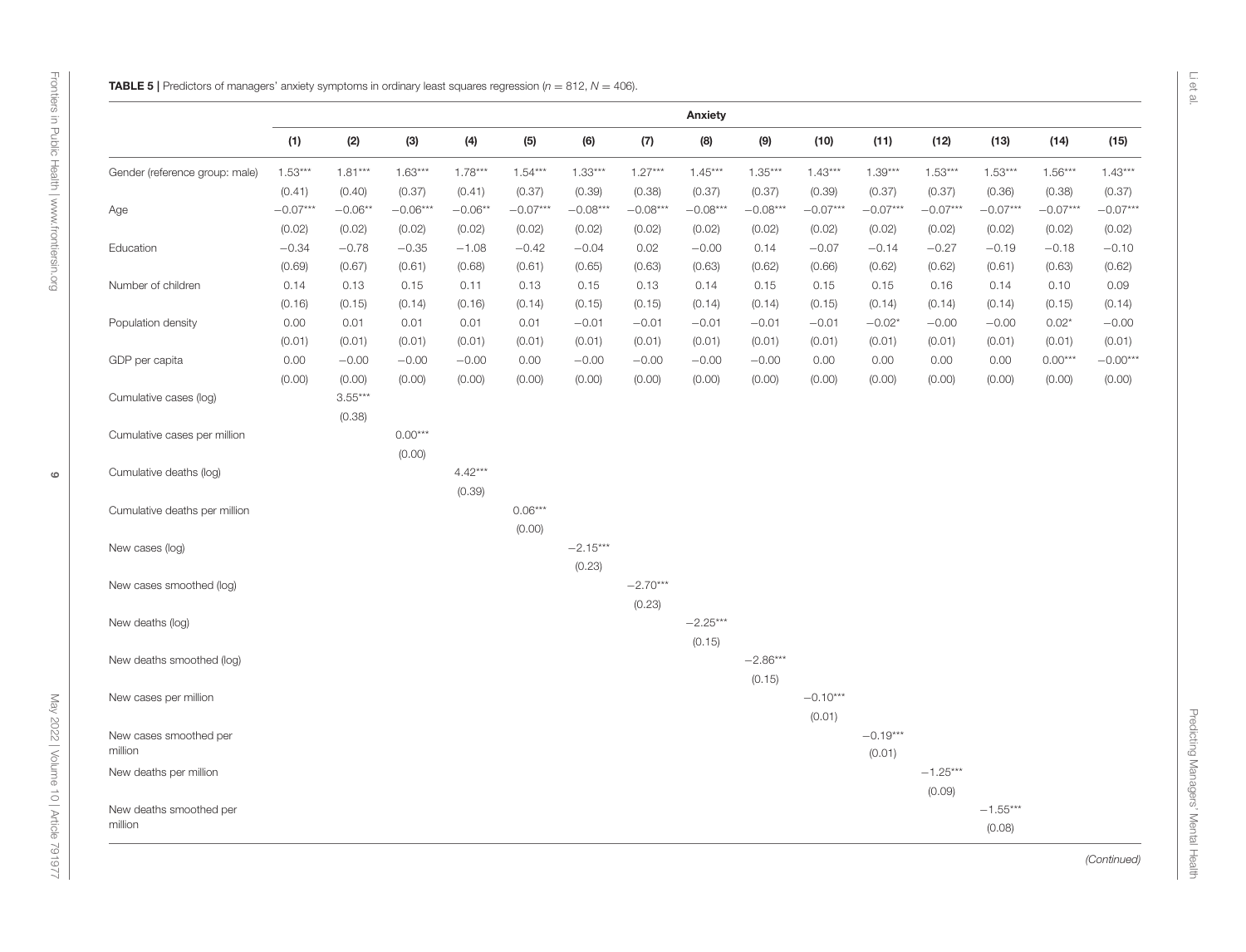|                   |        |            |          |                                                    |                                        |                                           |                                           | Anxiety                                   |                                                          |                                        |                                       |                                                        |                                       |                                                          |                                                                                  |
|-------------------|--------|------------|----------|----------------------------------------------------|----------------------------------------|-------------------------------------------|-------------------------------------------|-------------------------------------------|----------------------------------------------------------|----------------------------------------|---------------------------------------|--------------------------------------------------------|---------------------------------------|----------------------------------------------------------|----------------------------------------------------------------------------------|
|                   |        | Ø          | ම        | E                                                  | ම                                      | ම                                         | E                                         | ©                                         | ම                                                        | $\overline{e}$                         | $\widehat{E}$                         | (12)                                                   | $\frac{3}{2}$                         | $\widehat{t}$                                            | $\frac{5}{2}$                                                                    |
| Reproduction rate |        |            |          |                                                    |                                        |                                           |                                           |                                           |                                                          |                                        |                                       |                                                        |                                       |                                                          |                                                                                  |
|                   |        |            |          |                                                    |                                        |                                           |                                           |                                           |                                                          |                                        |                                       |                                                        |                                       | $16.06***$<br>(1.27)                                     |                                                                                  |
| stringency index  |        |            |          |                                                    |                                        |                                           |                                           |                                           |                                                          |                                        |                                       |                                                        |                                       |                                                          |                                                                                  |
|                   |        |            |          |                                                    |                                        |                                           |                                           |                                           |                                                          |                                        |                                       |                                                        |                                       |                                                          |                                                                                  |
| <b>Constant</b>   | 8.57   | $-17.63**$ | $10.78*$ |                                                    |                                        |                                           |                                           |                                           |                                                          |                                        |                                       |                                                        |                                       |                                                          |                                                                                  |
|                   | (5.26) | (5.82)     | (4.68)   | $-6.32$<br>$(5.36)$<br>$\times$ 82<br>812<br>0.181 | 9.69*<br>(4.67)<br>812<br>812<br>0.349 | 18.04***<br>(5.09)<br>Yes<br>812<br>0.169 | 19.77***<br>(4.93)<br>Yes<br>812<br>0.219 | 13.07**<br>(4.79)<br>Yes<br>812<br>80.268 | $13.37**$<br>$(4.75)$<br>$\sqrt{68}$<br>$812$<br>$0.334$ | 8.46<br>6.03<br>8 12<br>8 155<br>0.155 | 9.03<br>(4.70)<br>812<br>812<br>0.266 | $0.77$<br>$4.77$<br>$7.8$<br>$812$<br>$812$<br>$0.261$ | 8.91<br>(4.67)<br>Yes<br>812<br>0.351 | $-18.12***$<br>$(5.24)$<br>$\sqrt{68}$<br>$812$<br>0.232 | $-0.31***$<br>$(0.02)$<br>$45.85***$<br>$(5.22)$<br>$\times$ 812<br>812<br>0.308 |
| Country           | Yes    | Yes        | Yes      |                                                    |                                        |                                           |                                           |                                           |                                                          |                                        |                                       |                                                        |                                       |                                                          |                                                                                  |
|                   | 812    | 812        | 812      |                                                    |                                        |                                           |                                           |                                           |                                                          |                                        |                                       |                                                        |                                       |                                                          |                                                                                  |
| ã                 | 0.075  | 0.162      | 0.303    |                                                    |                                        |                                           |                                           |                                           |                                                          |                                        |                                       |                                                        |                                       |                                                          |                                                                                  |

0.001) and depression (b =  $-2.45$ ; 95% CI:  $-2.80$  to  $-2.09$ ;  $p < 0.001$ ) symptoms. We found corroborating evidence using population-adjusted predictors, i.e., new confirmed cases per million, smoothed new cases per million, new deaths per million, and smoothed new deaths per million.

The reproduction rate of COVID-19 positively predicted managers' anxiety (b = 6.20; 95% CI: 4.46-7.94;  $p < 0.001$ ) and depression (b = 9.00; 95% CI: 7.23–10.77;  $p < 0.001$ ) symptoms. Interestingly, the stringency index negatively predicted anxiety (b  $= -0.18$ ; 95% CI:  $-0.23$  to  $-0.13$ ;  $p < 0.001$ ) and depression (b)  $= -0.29$ ; 95% CI:  $-0.34$  to  $-0.24$ ;  $p < 0.001$ ).

Finally, we compared the relative goodness fit of all models that include more predictors than the baseline Model 1 in **[Tables 3](#page-4-0)**, **[4](#page-6-0)**. The cumulative count of deaths emerged as the most suitable predictor of managers' anxiety symptoms since both AIC and BIC for Model 4 were lower than for any alternative model. The cumulative count of deaths was also the most suitable predictor of managers' depression symptoms.

Furthermore, we ran supplemental ordinary least squares models predicting the absolute severity scores of GAD-7 and PHQ-9 (i.e., the sum of the scores across all items of each scale) as a robustness check. The results, which are fully consistent with the findings discussed above, are presented in **[Tables 5](#page-8-0)**, **[6](#page-10-0)**.

As an additional robustness check, we re-ran all models while including measures for firm size as well as firms' changes in revenues and profits due to COVID-19. None of these additional predictors were significant, and none of the other results changed.

### **DISCUSSION**

This paper—which is the first to join public country-level COVID-19 statistics with a primary cohort cross-country survey to predict managers' mental disorders across countries offers several insights that may help to understand manager's mental health across countries to better allocate mental health assistance resources.

First off, consistent with prior studies on other populations [\(12,](#page-13-4) [31,](#page-13-21) [32\)](#page-13-22), gender and age were predictors of anxiety and depression symptoms in managers. For one, female managers were more likely to suffer from mental health problems than male managers. This is in line with the general literature on gender risk for mental health issues, which outlines various risk factors such as social expectations and biological givens that may explain a generally greater vulnerability of females [\(31](#page-13-21)[–33\)](#page-13-23). This literature also highlights the important role of stressful life events [\(34\)](#page-13-24), which might of course have become more frequent during a pandemic. Our findings are further consistent with the emerging body of literature specific to the impact of COVID-19, which suggests that females may have a particular underlying vulnerability to negative emotions [\(24,](#page-13-14) [35\)](#page-13-25) and are concerned more about economic burdens [\(35,](#page-13-25) [36\)](#page-13-26) during the pandemic, compared to their male counterparts. All these factors may of course also promote mental health issues in female managers. For another, younger managers in our sample experienced greater mental distress, potentially because younger managers might have less experience with crisis situations and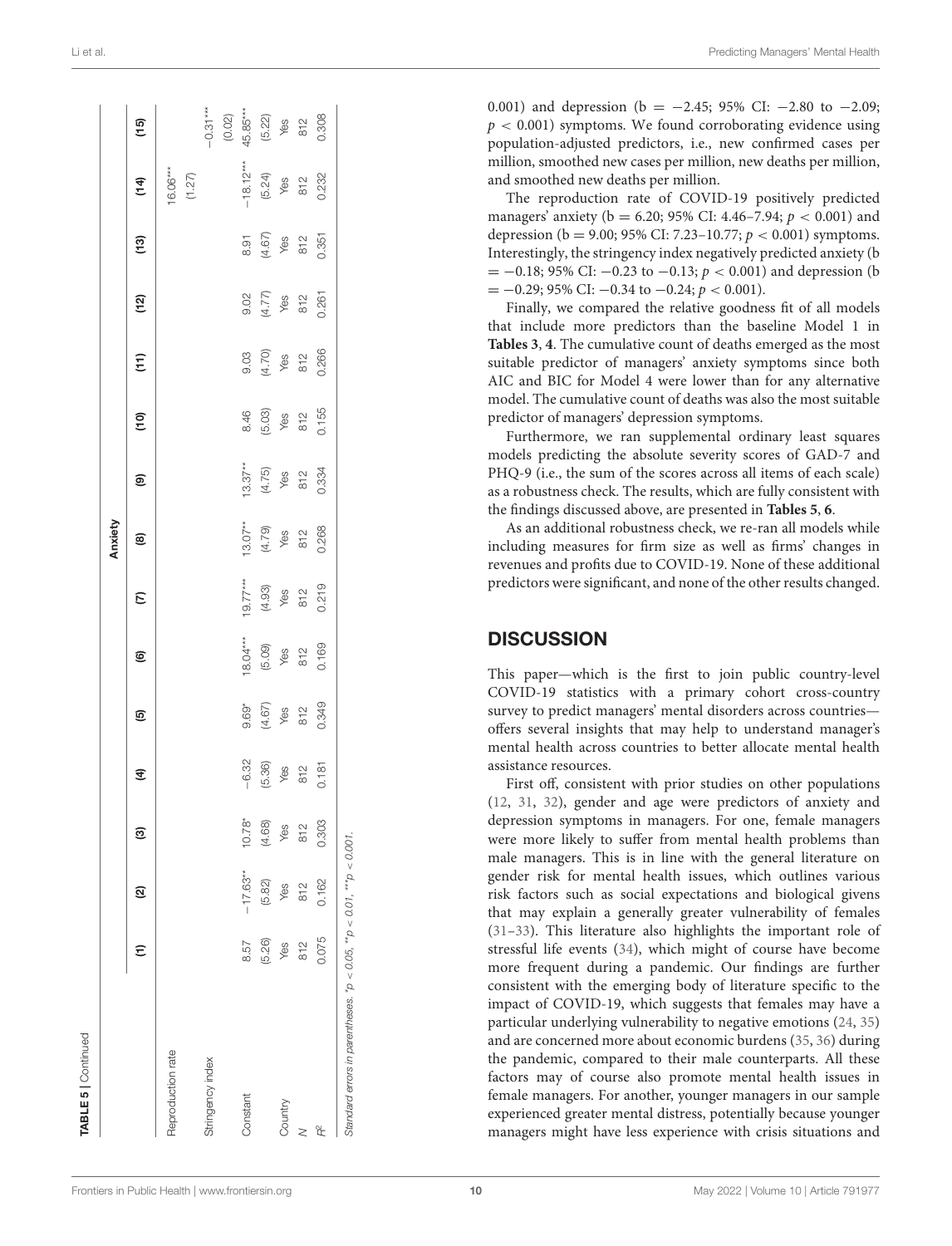<span id="page-10-0"></span>**MARK S)** the continuously approximately the continuously approximately the continuously approximately the continuously  $\frac{1}{2}$ <br>
Continuously approximately approximately the continuously  $\frac{1}{2}$ <br>
Continuously approxim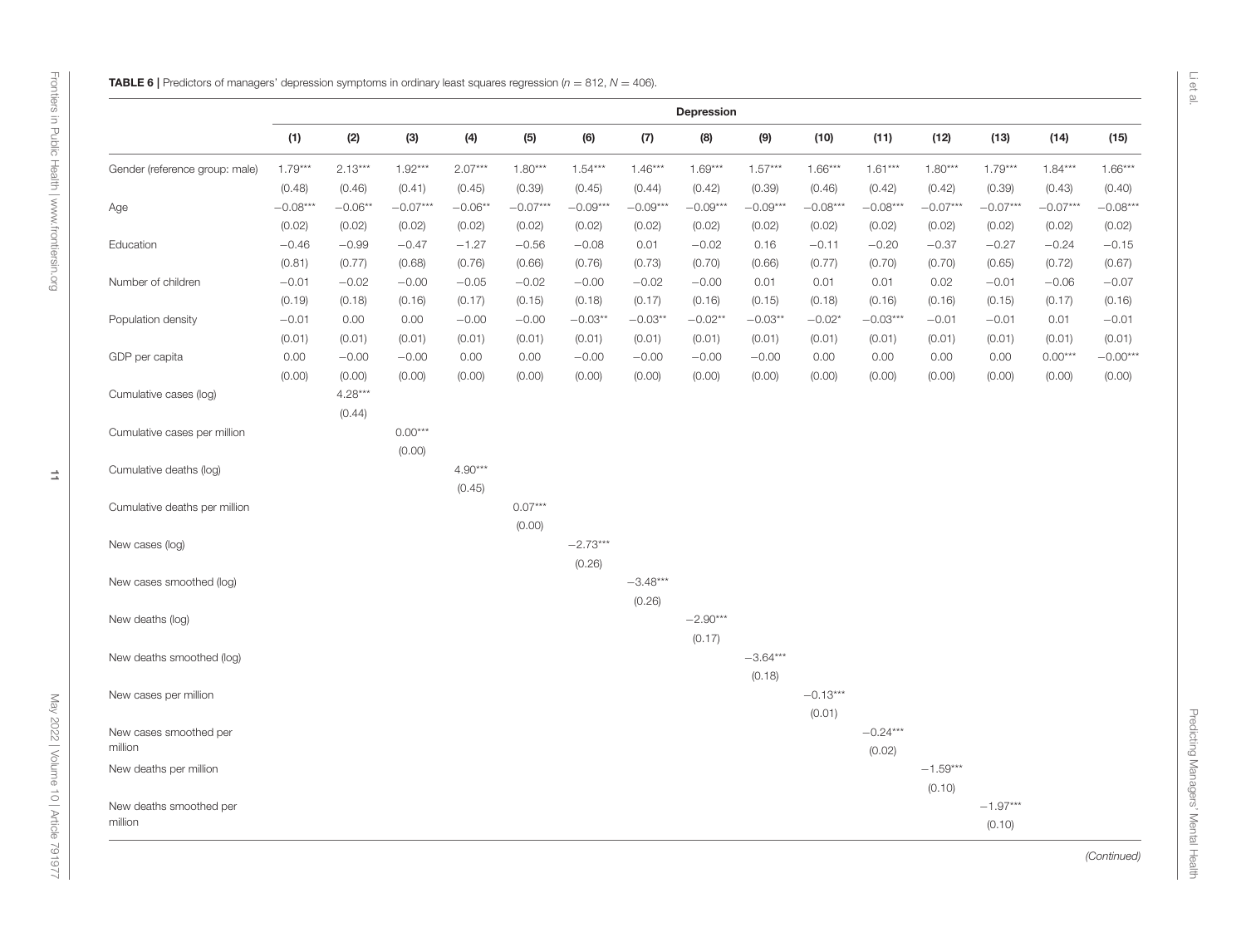|                   |        |             |          |                                                |                                         |                                             |                                          | Depression                                                   |                                          |                                                            |                                                  |                                      |                                      |                                              |                                                                                   |
|-------------------|--------|-------------|----------|------------------------------------------------|-----------------------------------------|---------------------------------------------|------------------------------------------|--------------------------------------------------------------|------------------------------------------|------------------------------------------------------------|--------------------------------------------------|--------------------------------------|--------------------------------------|----------------------------------------------|-----------------------------------------------------------------------------------|
|                   | ε      | <u>ତ</u>    | ම        | E                                              | ම                                       | ම                                           | $\epsilon$                               | ©                                                            | ම                                        | $\overline{e}$                                             | $\widehat{t}$                                    | (12)                                 | $\frac{3}{2}$                        | $\frac{4}{1}$                                | (15)                                                                              |
| Reproduction rate |        |             |          |                                                |                                         |                                             |                                          |                                                              |                                          |                                                            |                                                  |                                      |                                      |                                              |                                                                                   |
|                   |        |             |          |                                                |                                         |                                             |                                          |                                                              |                                          |                                                            |                                                  |                                      |                                      | $20.98***$<br>(1.45)                         |                                                                                   |
| Stringency index  |        |             |          |                                                |                                         |                                             |                                          |                                                              |                                          |                                                            |                                                  |                                      |                                      |                                              |                                                                                   |
|                   |        |             |          |                                                |                                         |                                             |                                          |                                                              |                                          |                                                            |                                                  |                                      |                                      |                                              |                                                                                   |
| Constant          | 9.44   | $-22.15***$ | $12.24*$ |                                                |                                         |                                             |                                          |                                                              |                                          |                                                            |                                                  |                                      |                                      |                                              |                                                                                   |
|                   | (6.18) | (6.68)      | (5.22)   | $-7.09$<br>$(5.97)$<br>$\times$ 812<br>$0.182$ | 10.84*<br>(5.03)<br>Yes<br>812<br>0.377 | $21.49***$<br>(5.92)<br>Yes<br>812<br>0.173 | 23.85**<br>(5.68)<br>Yes<br>812<br>0.236 | 15.25 <sup>**</sup><br>(5.33)<br>$\sqrt{85}$<br>812<br>0.304 | 15.54**<br>(5.04)<br>Yes<br>812<br>0.385 | $0.85$<br>$6.85$<br>$\times 82$<br>$\times 160$<br>$0.160$ | 10.03<br>$(5.38)$<br>$\sqrt{68}$<br>88<br>80.288 | 10.01<br>(5.39)<br>Yes<br>812<br>812 | 9.87*<br>(4.98)<br>Yes<br>812<br>812 | $-25.42***$<br>(6.00)<br>Yes<br>812<br>0.258 | $-0.40***$<br>$(0.02)$<br>$57.18***$<br>$57.4$<br>$(6.74)$<br>812<br>812<br>81351 |
| Country           | Yes    | Yes         | Yes      |                                                |                                         |                                             |                                          |                                                              |                                          |                                                            |                                                  |                                      |                                      |                                              |                                                                                   |
|                   | 812    | 812         | 812      |                                                |                                         |                                             |                                          |                                                              |                                          |                                                            |                                                  |                                      |                                      |                                              |                                                                                   |
| $R^2$             | 0.061  | 0.162       | 0.332    |                                                |                                         |                                             |                                          |                                                              |                                          |                                                            |                                                  |                                      |                                      |                                              |                                                                                   |

More importantly, this study examined country-level COVID-19 severity statistics as predictors of managers' mental health. As mentioned before, managers are a largely neglected vulnerable population that bears responsibility for guiding subordinates, potentially impacting the lives—and the mental health—of many [\(15\)](#page-13-7). Our findings indicate that cumulative confirmed cases and deaths positively predict anxiety and depression symptoms for those managers during the COVID-19 pandemic, while daily new confirmed cases and deaths negatively predict these mental disorders. Surprisingly, thus, cumulative counts and daily new counts predict managers' mental health in opposing directions. The finding that cumulative counts are positively related with symptoms of mental health issues is fairly intuitive, since a growing cumulative count indicates that the overall magnitude of the COVID-19 crisis as an ongoing historic event increases. Managers might thus be adversely affected by the cumulation of pandemic-related stressors like lockdown measures over time [\(40\)](#page-13-30). The finding regarding new daily counts is somewhat less intuitive and does not have any precedent in the literature, making it all the more intriguing. The likely most plausible explanation is that managers observing higher daily new counts anticipate satisfactory government intervention, possibly leading to a reduction in concerns over the situation [\(41\)](#page-13-31). An alternative, but entirely speculative, explanation would be that managers, frequently working remotely during the pandemic, are reminded of their privileged positions by seeing that while daily new counts wreak havoc elsewhere, they themselves and their closer environments have thus far not been affected. This could lead to positive effects on mental health by way of downward comparison with less fortunate workers [\(42,](#page-13-32) [43\)](#page-14-0).

Further, the virus reproduction rate positively predicts managers' anxiety and depression, which is intuitive because it directly reflects the speed of spread of COVID-19 and might thus affect the perception of whether the pandemic is controllable. Such control perceptions have repeatedly been linked to mental health consequences [\(44](#page-14-1)[–46\)](#page-14-2). Again, possibly surprisingly, however, the stringency index negatively predicted managers' mental disorders. In line with our speculation above, this might indicate that measures like school closures, workplace closures, and travel bans can assure people that the crisis is being dealt with and thus decrease managers' concerns about becoming infected or concerns about managing uncertainty in the workplace. This finding is novel compared to previous studies focusing on the general public [\(47,](#page-14-3) [48\)](#page-14-4). A possible explanation is that we concentrate on a population with specific skills and views [\(49](#page-14-5)[–51\)](#page-14-6) that may thus interpret and cope with different indicators differently than the general population.

Finally, we identified cumulative deaths as the most suitable predictor for managers' mental health among the studied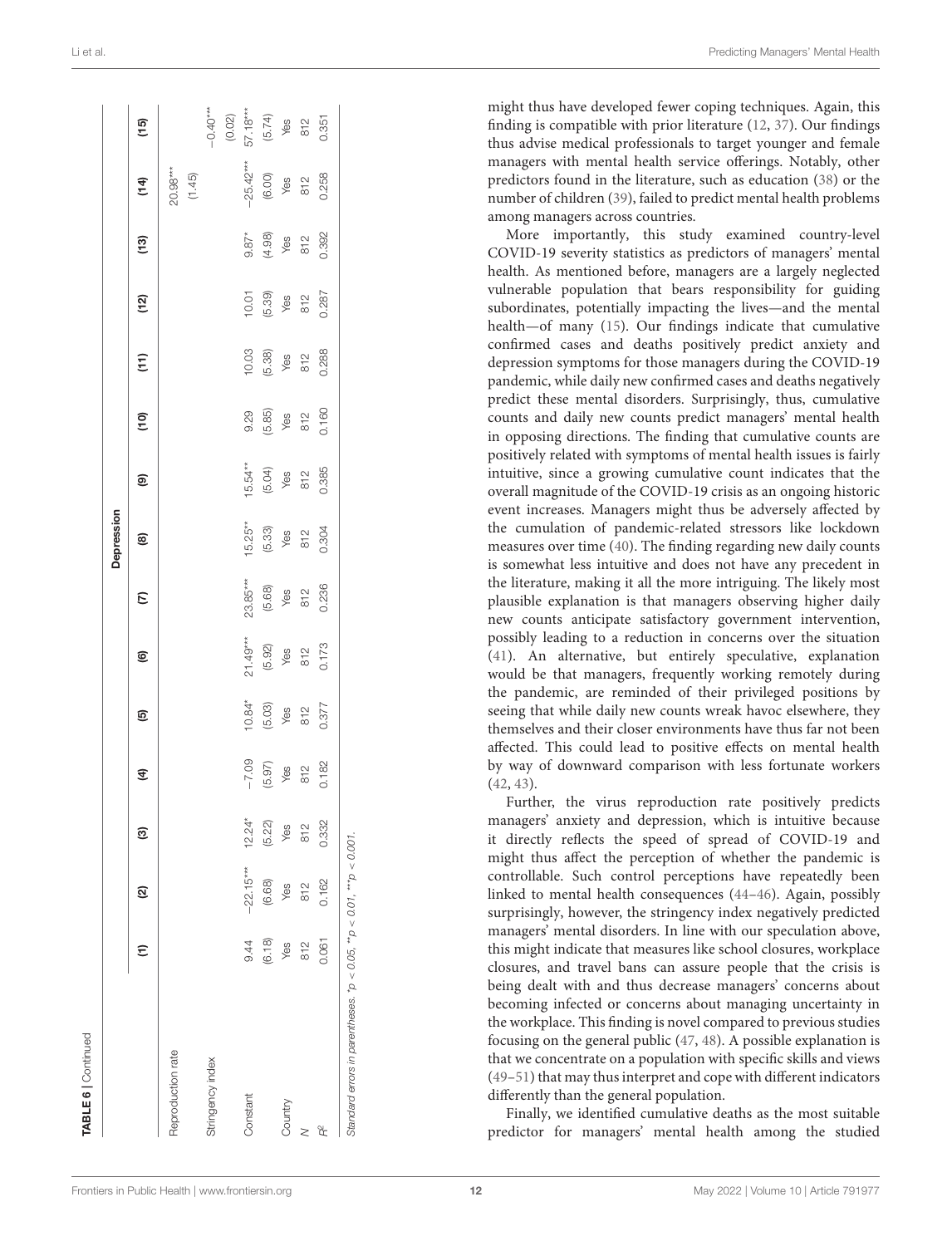variables. Thus, healthcare service providers and human resource departments of multinational companies might particularly wish to use this simple and readily available statistic to prioritize help offerings to managers, at least in the earlier phases of a pandemic. Specifically, multinational companies might want to offer personal protective equipment, online consultation including cognitive behavioral therapy, or telemedicine services to their managers or provide them with other wellness resources to manage stress and improve coping, including workshops and self-help groups to reduce workplace-related stressors [\(12,](#page-13-4) [52\)](#page-14-7). Such measures could provide managers with effective coping techniques like problem-focused coping (e.g., planning on what to change about the situation), self-supported emotional coping (e.g., learning to live with the situation), and social-support emotional coping (e.g., getting emotional support from others) [\(53\)](#page-14-8).

# LIMITATIONS AND FUTURE RESEARCH

There are several limitations to this study. First, we only collected two waves of data, restricting our ability to make causal claims. Although it is a cohort study, future scholars may track individuals' mental health over more waves with shorter intervals. Second, respondents were alumni of one of the most selective consulting firms in the world. It also is skewed heavily toward Western Europe and the United States. Hence, our sample is likely not representative of the overall global population of managers. Others might thus wish to replicate our findings in different manager populations to ensure generalizability. Third, our survey was voluntary, so the response rate was limited, and it is possible that managers with severe mental illness might not have responded in the first place. Additionally, we also did not collect data on respondents' prior psychiatric or psychological treatments, as well as chronic diseases that might affect their risk when contracting COVID-19. The generalizability of our findings might thus be restricted, and future researchers might wish to account for such information. Fourth, we collected only limited data on the organizations the managers were working in. This implies that future researchers might fruitfully replicate our research while, for example, accounting explicitly for organizations' specific responses to the pandemic including any organizational support managers might have received. Fifth, this study aims to explore epidemic statistics as predictors of mental health, and as the first study to do so, we did not extensively explore the possible mechanisms leading to mental health disorders. Our findings thus call for future research to

# **REFERENCES**

- <span id="page-12-0"></span>1. Dai H, Zhang SX, Looi KH, Su R, Li J. Perception of health conditions and test availability as predictors of adults' mental health during the covid-19 pandemic: a survey study of adults in Malaysia. Int J Environ Res Public Health. (2020) 17:5498. doi: [10.3390/ijerph17155498](https://doi.org/10.3390/ijerph17155498)
- <span id="page-12-2"></span>2. Jahanshahi AA, Dinani MM, Madavani AN, Li J, Zhang SX. The distress of Iranian adults during the Covid-19 pandemic – More distressed than the

further examine the nature of the relationship between epidemic statistics and mental health.

# **CONCLUSION**

In conclusion, this study identified readily available countrylevel pandemic statistics as predictors of managers' mental health disorder symptoms. Specifically, cumulative COVID-19 statistics predict symptoms positively, while non-cumulative daily statistics predict the same symptoms negatively. The reproduction rate and the stringency index in each country also predicted mental health. These identified country-level predictors can be instrumental for managers' superiors, multinational firms' human resource departments, mental health organizations, and policymakers. In particular, the predictors are readily available from public sources and can help optimize resource allocation and mobilization across geographies during the COVID-19 pandemic.

# DATA AVAILABILITY STATEMENT

The original contributions presented in the study are included in the article/supplementary materials, further inquiries can be directed to the corresponding author/s.

# ETHICS STATEMENT

The study was approved (#2020-0401 and #2020-06-01) at ESCP Business School. The patients/participants provided their written informed consent to participate in this study.

# AUTHOR CONTRIBUTIONS

LG-V collected the survey data. LL ran the analysis. All authors had access to the data and a role in writing the manuscript, designed the study, drafted the manuscript, and reviewed, edited, and approved the final article.

# FUNDING

We acknowledge financial support by Deutsche Forschungsgemeinschaft and TU Dortmund University within the funding program Open Access Costs.

# ACKNOWLEDGMENTS

We would like to thank all survey participants.

Chinese and with different predictors. Brain Behav Immun. (2020) 87:124–5. doi: [10.1016/j.bbi.2020.04.081](https://doi.org/10.1016/j.bbi.2020.04.081)

- 3. Gierc M, Riazi NA, Fagan MJ, Di Sebastiano KM, Kandola M, Priebe CS, et al. Strange days: adult physical activity and mental health in the first two months of the COVID-19 pandemic. Front Public Health. (2021) 9:325. doi: [10.3389/fpubh.2021.567552](https://doi.org/10.3389/fpubh.2021.567552)
- <span id="page-12-1"></span>4. Gramaglia C, Marangon D, Azzolina D, Guerriero C, Lorenzini L, Probo M, et al. The mental health impact of 2019-nCOVID on healthcare workers from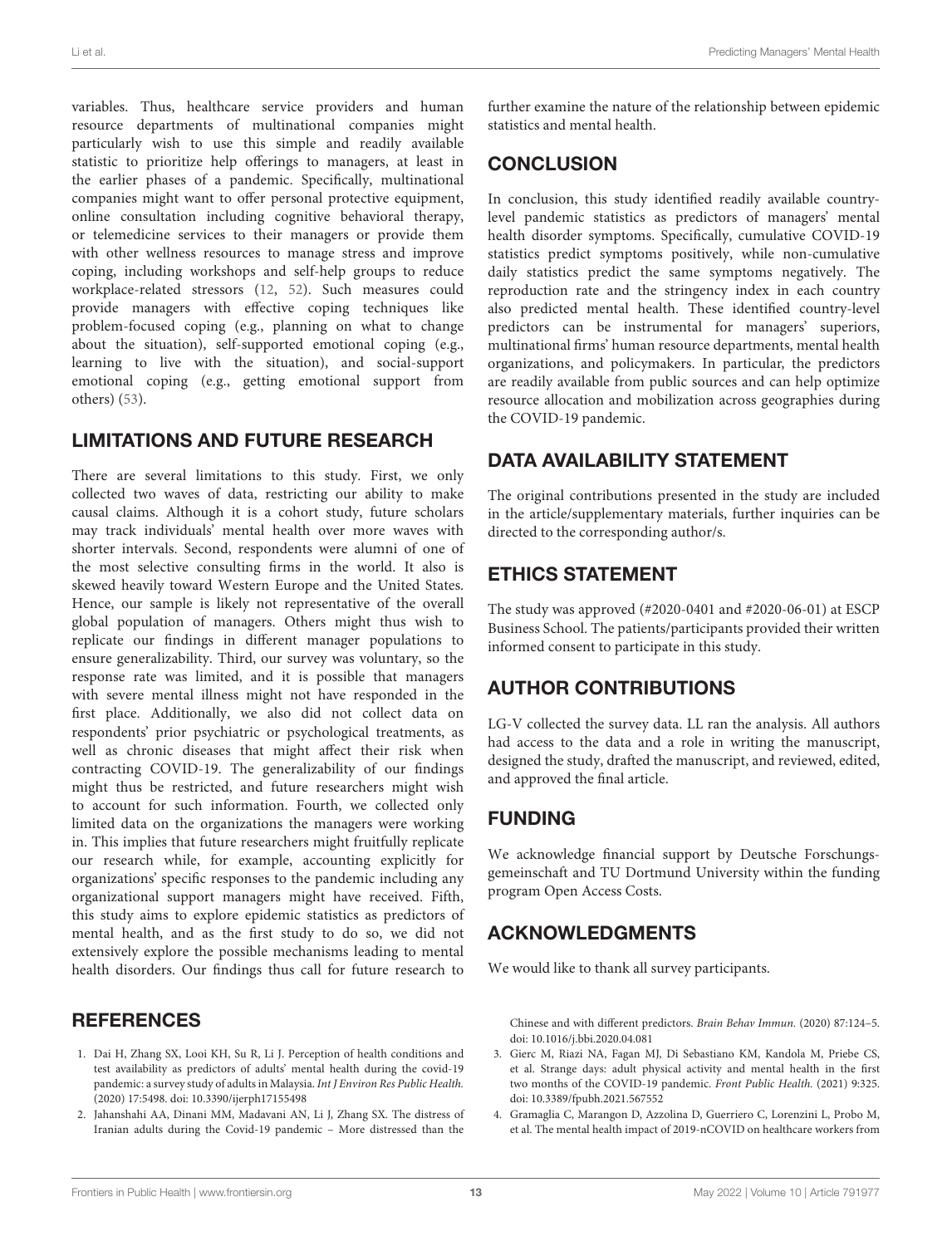north-eastern Piedmont, Italy. Focus on burnout Front Public Health. (2021) 9:483. doi: [10.3389/fpubh.2021.667379](https://doi.org/10.3389/fpubh.2021.667379)

- 5. Lateef T, Chen J, Tahir M, Lateef TA, Chen BZ, Li J, et al. Typhoon eye effect versus ripple effect: the role of family size on mental health during the COVID-19 pandemic in Pakistan. Global Health. (2021) 17:1–8. doi: [10.1186/s12992-021-00685-5](https://doi.org/10.1186/s12992-021-00685-5)
- <span id="page-13-0"></span>6. Zhang SX, Chen J, Jahanshahi AA, Alvarez-Risco A, Dai H, Li J, et al. Succumbing to the COVID-19 pandemic: healthcare workers not satisfied and intend to leave their jobs. Int J Ment Health Addiction. (2021). doi: [10.1007/s11469-020-00418-6](https://doi.org/10.1007/s11469-020-00418-6)
- <span id="page-13-1"></span>7. Guido CA, Amedeo I, Avenoso F, Bruni J, Zicari AM, Loffredo L, et al. Risk factors and mental health promotion strategies in children during COVID-19. Front Public Health. (2020) 8:573. doi: [10.3389/fpubh.2020.580720](https://doi.org/10.3389/fpubh.2020.580720)
- <span id="page-13-2"></span>8. Yáñez JA, Afshar Jahanshahi A, Alvarez-Risco A, Li J, Zhang SX. Anxiety, distress, and turnover intention of healthcare workers in Peru by their distance to the epicenter during the COVID-19 crisis. Am J Trop Med Hyg. (2020) 103:1614–20. doi: [10.4269/ajtmh.20-0800](https://doi.org/10.4269/ajtmh.20-0800)
- 9. Gong H, Zhang SX, Nawaser K, Jahanshahi AA, Xu X, Li J, et al. The mental health of healthcare staff working during the COVID-19 crisis: their working hours as a boundary condition. J Multidiscip Healthc. (2021) 14:1073. doi: [10.2147/JMDH.S297503](https://doi.org/10.2147/JMDH.S297503)
- 10. Zhang SX, Liu J, Jahanshahi AA, Nawaser K, Yousefi A, Li J, et al. At the height of the storm: Healthcare staff's health conditions and job satisfaction and their associated predictors during the epidemic peak of COVID-19. Brain Behav Immun. (2020) 87:144–6. doi: [10.1016/j.bbi.2020.05.010](https://doi.org/10.1016/j.bbi.2020.05.010)
- <span id="page-13-3"></span>11. Zhao Y, Guo J, Liu S, Aizezi M, Zeng Q, Sidike A, et al. Prevalence and related factors of depression, anxiety, acute stress, and insomnia symptoms among medical staffs experiencing the second wave of COVID-19 pandemic in Xinjiang, China. Front Public Health. (2021) 9:489. doi: [10.3389/fpubh.2021.671400](https://doi.org/10.3389/fpubh.2021.671400)
- <span id="page-13-4"></span>12. Han Z, Tang X, Li X, Shen Y, Li L, Wang J, et al. COVID-19-related stressors and mental health among Chinese college students: a moderated mediation model. Front Public Health. (2021) 9:803. doi: [10.3389/fpubh.2021.586062](https://doi.org/10.3389/fpubh.2021.586062)
- <span id="page-13-5"></span>13. Yan J, Kim S, Zhang SX, Foo MD, Alvarez-Risco A, Del-Aguila-Arcentales S, et al. Hospitality workers' COVID-19 risk perception and depression: a contingent model based on transactional theory of stress model. Int J Hosp Manage. (2021) 95:102935. doi: [10.1016/j.ijhm.2021.102935](https://doi.org/10.1016/j.ijhm.2021.102935)
- <span id="page-13-6"></span>14. Sun S, Zhang SX, Jahanshahi AA, Jahanshahi M. Drilling under the COVID−19 pandemic: a diary study of professional football players' mental health and workout performance. Stress Health. (2021) 38:3–18. doi: [10.1002/smi.3059](https://doi.org/10.1002/smi.3059)
- <span id="page-13-7"></span>15. Graf-Vlachy L, Sun S, Zhang SX. Predictors of managers' mental health during the COVID-19 pandemic. Eur J Psychotraumatol. (2020) 11:1834195. doi: [10.1080/20008198.2020.1834195](https://doi.org/10.1080/20008198.2020.1834195)
- <span id="page-13-8"></span>16. Ivancevich JM, Matteson MT, Preston C. Occupational stress, type a behavior, and physical well being. Acad Manage J. (1982) 25:373–91. doi: [10.5465/255998](https://doi.org/10.5465/255998)
- <span id="page-13-9"></span>17. Egede LE, Ruggiero KJ, Frueh BC. Ensuring mental health access for vulnerable populations in COVID era. J Psychiatr Res. (2020) 129:147–8. doi: [10.1016/j.jpsychires.2020.07.011](https://doi.org/10.1016/j.jpsychires.2020.07.011)
- <span id="page-13-10"></span>18. Palmer S. Managers More Likely to Be Diagnosed With a Mental Health Condition Than Other Employees. People Management (2019). Available online at: [https://www.peoplemanagement.co.uk/news/articles/managers](https://www.peoplemanagement.co.uk/news/articles/managers-more-likely-diagnosed-mental-health-condition-other-employees)[more-likely-diagnosed-mental-health-condition-other-employees](https://www.peoplemanagement.co.uk/news/articles/managers-more-likely-diagnosed-mental-health-condition-other-employees) (accessed November 7, 2020).
- <span id="page-13-11"></span>19. Ke Y-T, Hung C-H. Factors that affect the health status of health care providers—a cross-sectional design. J Nurs Manag. (2020) 28:1199–206. doi: [10.1111/jonm.13057](https://doi.org/10.1111/jonm.13057)
- <span id="page-13-12"></span>20. Chen J, Farah N, Dong RK, Chen RZ, Xu W, Yin J, et al. Mental health during the COVID-19 crisis in africa: a systematic review and meta-analysis. Int J Environ Res Public Health. [\(2021\) 18:10604. doi: 10.3390/ijerph1820](https://doi.org/10.3390/ijerph182010604) 10604
- 21. Pappa S, Chen J, Barnett J, Chang A, Dong RK, Xu W, et al. A systematic review and meta-analysis of the mental health symptoms during the Covid-19 pandemic in Southeast Asia. Psychiatry Clin Neurosci. (2021) 76:41–50. doi: [10.1101/2021.06.03.21258001](https://doi.org/10.1101/2021.06.03.21258001)
- 22. Zhang SX, Chen J. Scientific evidence on mental health in key regions under the COVID-19 pandemic–meta-analytical evidence from Africa, Asia, China,

Eastern Europe, Latin America, South Asia, Southeast Asia, and Spain. Eur J Psychotraumatol. (2021) 12:2001192. doi: [10.1080/20008198.2021.2001192](https://doi.org/10.1080/20008198.2021.2001192)

- <span id="page-13-13"></span>23. Zhang SXO, Miller SO, Xu W, Yin A, Chen B, Delios A, et al. Meta-analytic evidence of depression and anxiety in Eastern Europe during the COVID-19 pandemic. Eur J Psychotraumatol. (2021). doi: [10.1101/2021.06.21.21259227](https://doi.org/10.1101/2021.06.21.21259227)
- <span id="page-13-14"></span>24. Daly M, Sutin AR, Robinson E. Longitudinal changes in mental health and the COVID-19 pandemic: evidence from the UK household longitudinal study. Psychol Med. (2020) 1–10. doi: [10.1017/S0033291720004432](https://doi.org/10.1017/S0033291720004432)
- <span id="page-13-15"></span>25. Spitzer RL, Kroenke K, Williams JBW, Löwe B. A brief measure for assessing generalized anxiety disorder: the GAD-7. Arch Intern Med. (2006) 166:1092. doi: [10.1001/archinte.166.10.1092](https://doi.org/10.1001/archinte.166.10.1092)
- <span id="page-13-16"></span>26. Kroenke K, Spitzer RL, Williams JBW. The PHQ-9. J Gen Intern Med. (2001) 16:606–13. doi: [10.1046/j.1525-1497.2001.016009606.x](https://doi.org/10.1046/j.1525-1497.2001.016009606.x)
- <span id="page-13-17"></span>27. Kroenke K, Spitzer RL, Williams JBW, Löwe B. The patient health questionnaire somatic, anxiety, and depressive symptom scales: a systematic review. Gen Hosp Psychiatry. (2010) 32:345–59. doi: [10.1016/j.genhosppsych.2010.03.006](https://doi.org/10.1016/j.genhosppsych.2010.03.006)
- <span id="page-13-18"></span>28. Chen J, Zhang SX, Wang Y, Jahanshahi AA, Dinani MM, Madavani AN, et al. The relationship between age and mental health among adults in Iran during the COVID-19 pandemic. Int J Ment Health Addict. (2021) 22:1-16. doi: [10.1007/s11469-021-00571-6](https://doi.org/10.1007/s11469-021-00571-6)
- <span id="page-13-19"></span>29. Roser M, Ritchie H, Ortiz-Ospina E, Hasell J. Coronavirus Pandemic (COVID-19). Our World in Data (2020). Available online at: [https://ourworldindata.](https://ourworldindata.org/coronavirus) [org/coronavirus.](https://ourworldindata.org/coronavirus) Available online at:<https://ourworldindata.org/coronavirus> (accessed December 19, 2020).
- <span id="page-13-20"></span>30. Hsiao C. Analysis of Panel Data. 3rd ed. Cambridge: Cambridge University Press (2014). Available online at: [https://www.cambridge.org/core/books/](https://www.cambridge.org/core/books/analysis-of-panel-data/A774C63FF969DA1944A3F91501702C65) [analysis-of-panel-data/A774C63FF969DA1944A3F91501702C65](https://www.cambridge.org/core/books/analysis-of-panel-data/A774C63FF969DA1944A3F91501702C65) (accessed November 7, 2020).
- <span id="page-13-21"></span>31. Kinrys G, Wygant LE. Anxiety disorders in women: does gender matter to treatment? Braz J Psychiatry. (2005) 27:s43–50. doi: [10.1590/S1516-44462005000600003](https://doi.org/10.1590/S1516-44462005000600003)
- <span id="page-13-22"></span>32. Remes O, Brayne C, Linde R, van der Lafortune L. A systematic review of reviews on the prevalence of anxiety disorders in adult populations. Brain Behav. (2016) 6:e00497. doi: [10.1002/brb3.497](https://doi.org/10.1002/brb3.497)
- <span id="page-13-23"></span>33. Seeman MV. Mental illness in women. In: Goldman MB, Hatch MC, editors. Women and Health. San Diego, CA: Academic Press (2000). p. 989–96.
- <span id="page-13-24"></span>34. Kendler KS, Kessler RC, Neale MC, Heath AC, Eaves LJ. The prediction of major depression in women: toward an integrated etiologic model. Am J Psychiatry. (1993) 150:1139. doi: [10.1176/ajp.150.8.1139](https://doi.org/10.1176/ajp.150.8.1139)
- <span id="page-13-25"></span>35. Xiong J, Lipsitz O, Nasri F, Lui LMW, Gill H, Phan L, et al. Impact of COVID-19 pandemic on mental health in the general population: a systematic review. J Affect Disord. (2020) 277:55–64. doi: [10.1016/j.jad.2020.08.001](https://doi.org/10.1016/j.jad.2020.08.001)
- <span id="page-13-26"></span>36. Almeida M, Shrestha AD, Stojanac D, Miller LJ. The impact of the COVID-19 pandemic on women's mental health. Arch Womens Ment Health. (2020) 23:741–8. doi: [10.1007/s00737-020-01092-2](https://doi.org/10.1007/s00737-020-01092-2)
- <span id="page-13-27"></span>37. Shechory Bitton M, Laufer A. Mental health and coping in the shadow of the COVID-19 pandemic: the Israeli case. Front Public Health. (2021) 8:1016. doi: [10.3389/fpubh.2020.568016](https://doi.org/10.3389/fpubh.2020.568016)
- <span id="page-13-28"></span>38. Zhang SX, Wang Y, Rauch A, Wei F. Unprecedented disruption of lives and work: health, distress and life satisfaction of working adults in China one month into the COVID-19 outbreak. Psychiatry Res. (2020) 288:112958. doi: [10.1016/j.psychres.2020.112958](https://doi.org/10.1016/j.psychres.2020.112958)
- <span id="page-13-29"></span>39. Ahmad A, Rahman I, Agarwal M. Early psychosocial predictors of mental health among Indians during coronavirus disease 2019 outbreak. J Health Sci. (2020) 10:147–56. doi: [10.17532/jhsci.2020.950](https://doi.org/10.17532/jhsci.2020.950)
- <span id="page-13-30"></span>40. Pierce M, Hope H, Ford T, Hatch S, Hotopf M, John A, et al. Mental health before and during the COVID-19 pandemic: a longitudinal probability sample survey of the UK population. Lancet Psychiatry. (2020) 7:883–92. doi: [10.1016/S2215-0366\(20\)30308-4](https://doi.org/10.1016/S2215-0366(20)30308-4)
- <span id="page-13-31"></span>41. Mækelæ MJ, Reggev N, Dutra N, Tamayo RM, Silva-Sobrinho RA, Klevjer K, et al. Perceived efficacy of COVID-19 restrictions, reactions and their impact on mental health during the early phase of the outbreak in six countries. R Soc Open Sci. (2020) 7:200644. doi: [10.1098/rsos.200644](https://doi.org/10.1098/rsos.200644)
- <span id="page-13-32"></span>42. Wills TA. Downward comparison as a coping mechanism. In: Snyder CR, Ford CE, editors. Coping With Negative Life Events: Clinical and Social Psychological Perspectives the Plenum Series on Stress and Coping. Boston, MA: Springer US (1987). p. 243–68.